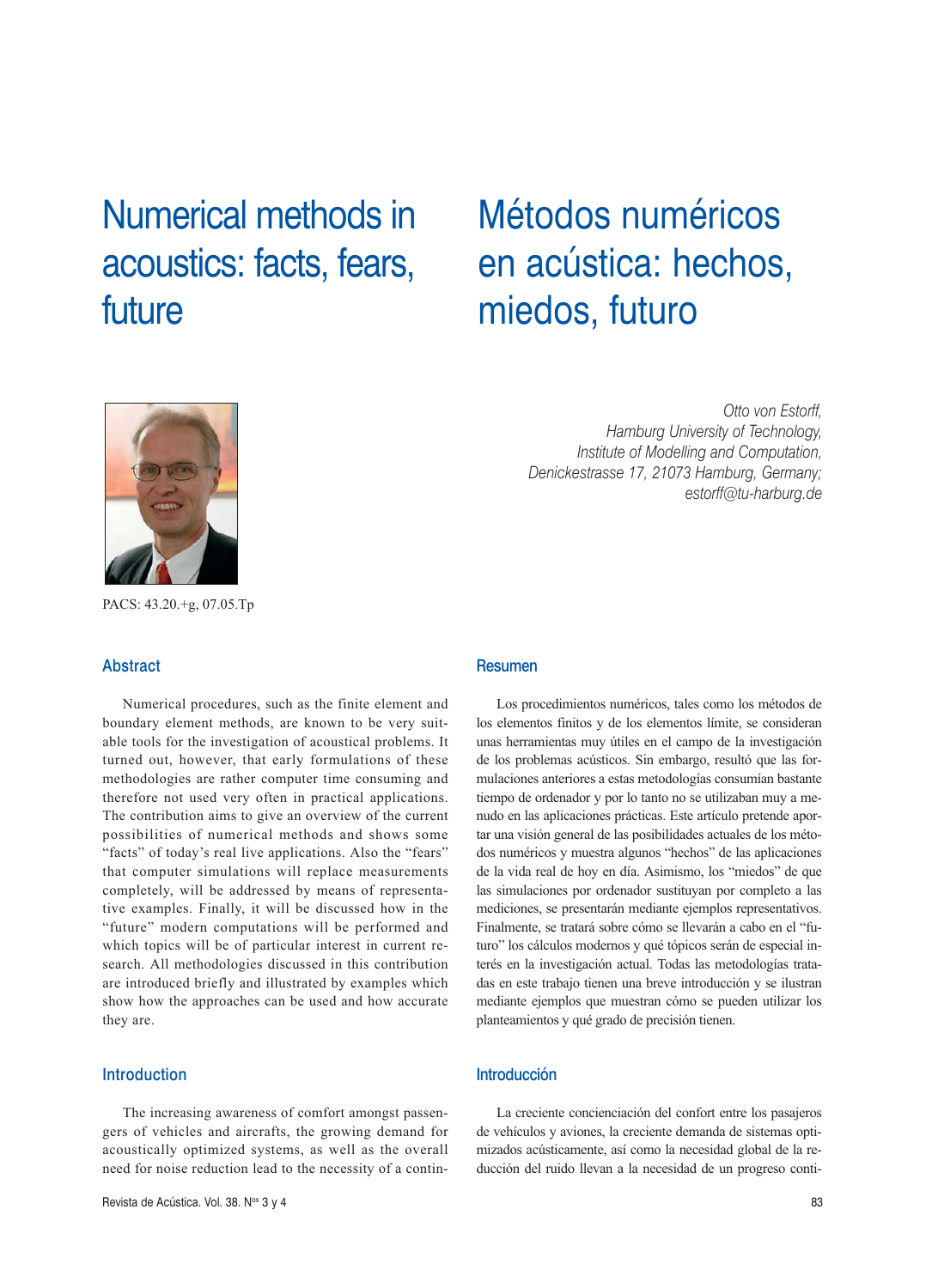uous progress with respect to the development of simulation tools. These must enable the developers of technical systems to predict the vibroacoustic behavior of a component long before its prototype exists.

In order to be able to optimize the acoustics, it is essential to develop numerical tools which enable the vibroacoustic computation across the entire audible frequency range. Moreover, these tools must offer a high flexibility as well as the possibility to model the considered system in all its details.

Even by making use of the enormous computational power available today and by applying highly efficient algorithms, the development of such numerical models is rather difficult, in particular due to the wide frequency range and, in certain cases, the large size of the structures under investigation. Further difficulties may arise from complex material configurations which need to be modeled when investigating the dynamics of advanced components, e.g. light weight sandwich structures.

For the numerical analysis in the lower and medium frequency range, the usage of element based methodologies, such as the *Finite Element Method (FEM)* and the *Boundary Element Method (BEM)*, is quite feasible. However, in order to perform the numerical analysis in the high frequency range, where uncertainties regarding the structural properties and therefore the principle limitations with respect to the modeling accuracy result in a significant effect on the expected dynamical response of the structure, an approach based on the *Statistical Energy Analysis (SEA)* should be employed.

The present paper gives an overview of the methodologies currently available presenting some "facts". Emphasis is placed on the *FEM* and the *BEM* in the frequency domain, but also *SEA* approaches are addressed briefly. Typical applications have been selected to demonstrate the capabilities but also the limitations of the methods, taking away the "fear" that measurements will not be necessary anymore. Additionally, it is tried to identify some "future" development tendencies.

#### Available methodologies

When investigating acoustical problems, mainly discretization methods such as the *finite element method* [1], [5], [7], [15], [17] or the *boundary element method* [3], [9], [17], [19] are applied. Both methodologies are well suited for the investigation of those problems, where the physical behavior of an acoustic medium, e.g. air or wanuo con respecto al desarrollo de las herramientas de simulación. Estas deben permitir a las personas que desarrollan sistemas técnicos predecir el comportamiento vibroacústico de un componente mucho antes de que se desarrolle su prototipo.

Para ser capaz de optimizar la acústica, es preciso desarrollar herramientas numéricas que permitan el cálculo vibroacústico a través de todo el rango de frecuencias audible. Además, estas herramientas deben ofrecer una alta flexibilidad así como la posibilidad de crear un modelo del sistema tratado en toda su extensión.

Incluso utilizando la enorme potencia de cálculo disponible en la actualidad y aplicando algoritmos altamente eficaces, el desarrollo de modelos numéricos de estas características es más bien difícil, especialmente debido al amplio rango de frecuencias y, en determinados casos, al gran tamaño de las estructuras sometidas a investigación. Otras dificultades pueden surgir de las complejas configuraciones de los materiales, que requieren de un modelo cuando se analizan las dinámicas de los componentes avanzados, como por ejemplo, las estructuras sándwich ligeras.

Para el análisis numérico en el rango de frecuencias inferior y medio, el uso de metodologías basadas en los elementos, tales como el *Método de los Elementos Finitos (FEM)* y el *Método de los Elementos Límite (BEM)*, es bastante factible. Sin embargo, para poder realizar el análisis numérico en el rango de frecuencias superior, donde las incertidumbres con respecto a las propiedades estructurales y por lo tanto las limitaciones de principio con respecto a la precisión de un modelo dan como resultado un efecto significativo de la respuesta dinámica esperada de la estructura; se debería utilizar un planteamiento basado en el *Análisis Estadístico de Energía (SEA)*.

Este artículo ofrece una visión general de las metodologías actualmente disponibles presentando algunos "hechos". Se hace especial hincapié en el *FEM* y en el *BEM* en el dominio de frecuencias, pero también hace brevemente referencia a los planteamientos del *SEA*. Se han escogido las aplicaciones típicas para demostrar las capacidades, pero también las limitaciones de los métodos, despejando el "miedo" de que las mediciones no serán ya necesarias. Adicionalmente, se intentan identificar algunas tendencias de desarrollo "futuras".

## Metodologías disponibles

Cuando se analizan los problemas acústicos, se aplican principalmente los métodos discretos, tal como el *método de los elementos finitos* [1], [5], [7], [15], [17] o el *método de los elementos límite* [3], [9], [17], [19]. Ambas metodologías se adaptan bien al análisis de estos problemas, donde el comportamiento físico de un medio acústico, por ejem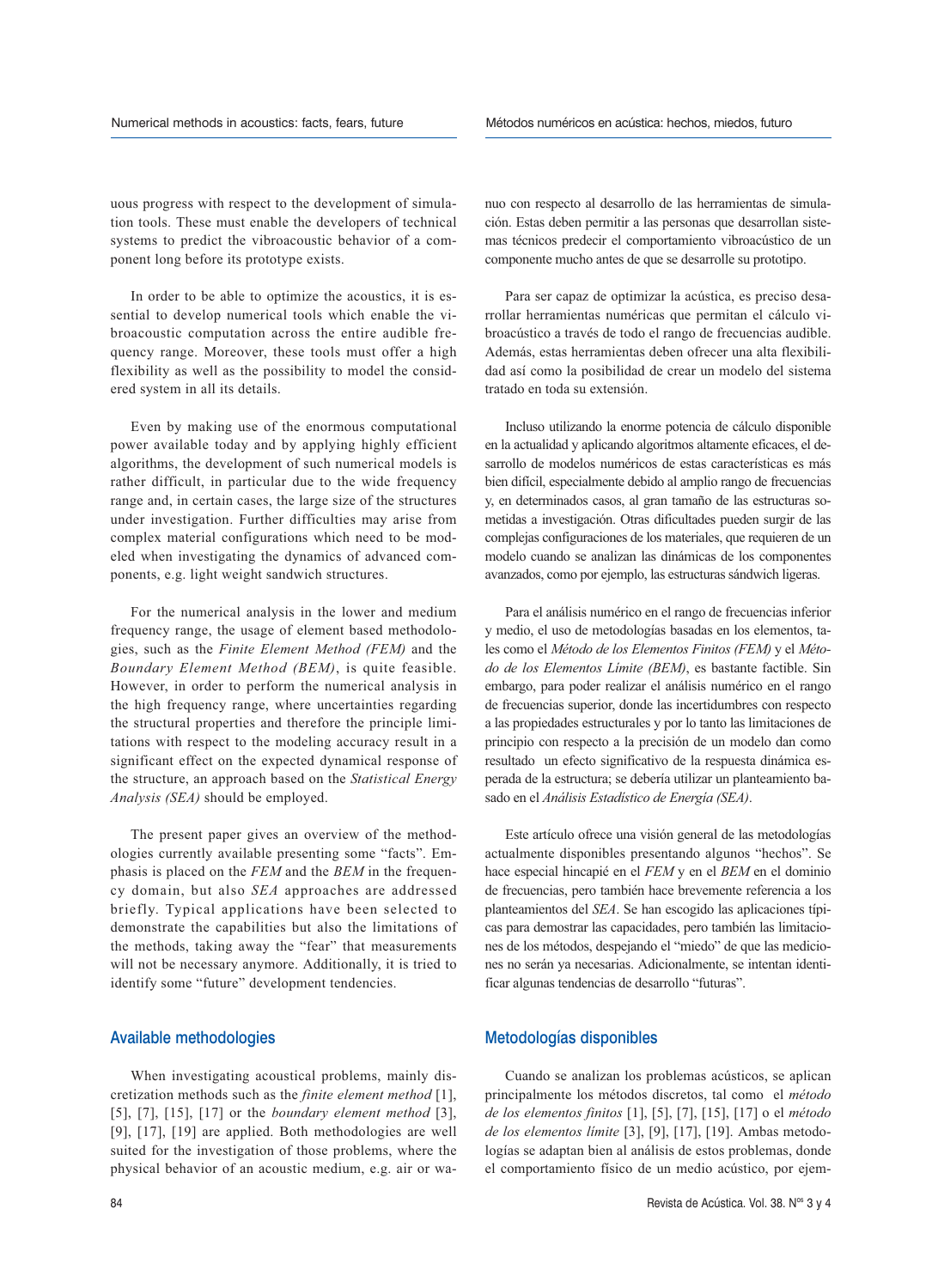ter, can be described by the *Helmholtz* equation. Due to the differences in their formulation, the two approaches have in turn some advantages and drawbacks, which shall be summarized in the following.

At the end of this paragraph also some coupled *FEM/BEM* computations as well as the *SEA* [13] will be considered.

#### Finite element method

The finite element method is a domain type methodology which means that the complete three dimensional acoustic domain needs to be discretized using separate elements. For interior problems, e.g. noise reduction inside passenger compartments, this is a well introduced procedure and it is rather straightforward to take into account also absorbing boundary conditions or vibrating surfaces.

In the case of exterior problems, e.g. when the sound radiation of an engine component shall be investigated, waves radiating to infinity are difficult to treat. Since, however, the *FEM* has many advantages compared to other discretization techniques, some researchers started to develop so-called *"Infinite finite elements"* which work quite well [2], [7], [17]. Moreover, transient problems and inhomogeneous acoustical media can be handled in an uncomplicated manner.

The concept of the infinite elements is as follows: First, the vibrating system is surrounded by a closed surface, usually by a sphere or by an ellipsoid. Then the near field between the structure and the enclosing surface (envelope) is modeled with conventional acoustic *finite elements* which are coupled to the infinite elements at the envelope. These elements are formulated in such a way that in one direction the approximation and shape functions are able to account for the sound radiation to infinity. Details may be found in [2], [7], [17].

#### Boundary element method

The *boundary element method* belongs to the group of boundary type formulations since only the surface (boundary) of an acoustical fluid needs to be discretized. The basic idea is to express the physical phenomena inside the acoustic medium, for instance the propagation of the sound waves, by physical quantities (sound pressure, sound velocity, potentials) defined at its boundaries. Such a formulation comprises two significant advantages: Compared to a *finite element* discretization the number of degrees of freedom is reduced considerably and the radiplo el aire o el agua, se pueden describir mediante la ecuación de *Helmholtz*. Debido a las diferencias en su formulación, los dos planteamientos tienen a su vez algunas ventajas e inconvenientes, que se deben resumir a continuación.

Al final de este capítulo se tendrán en cuenta algunos cálculos acoplados del *FEM/BEM* así como del *SEA*.

#### Método de los elementos finitos

El método de los elementos finitos es una metodología del tipo dominio que significa que el dominio completo de la acústica tridimensional se tiene que discretizar utilizando elementos aislados. Para problemas interiores, por ejemplo la reducción del ruido en el interior de los compartimentos para pasajeros, este es un procedimiento bien introducido y es más bien directo para tener en cuenta también las condiciones límite absorbentes o las superficies vibrantes.

En el caso de problemas en el exterior, por ejemplo cuando se debe analizar la radiación acústica del componente de un motor, las ondas que radian al infinito son difíciles de tratar. Sin embargo, dado que el *FEM* presenta muchas ventajas comparado con otras técnicas de discretización, algunos investigadores empezaron a desarrollar los denominados "*elementos finitos infinitos*" que funcionan bastante bien [2], [7], [17]. Además, los problemas transitorios y los medios acústicos no homogéneos se pueden manejar de manera simple.

El concepto de elementos infinitos es el siguiente: en primer lugar, el sistema vibrante está rodeado por una superficie cerrada, generalmente por una esfera o por un elipsoide. Entonces, se hace un modelo del campo cercano entre la estructura y la superficie envolvente (cerramiento) con *elementos finitos* de acústica convencional que se acoplan a los elementos infinitos en el cerramiento. Estos elementos se formulan de tal manera que en una dirección las funciones de aproximación y forma son capaces de tener en cuenta la radiación acústica al infinito. Para más detalles, véanse las referencias [2], [7], [17].

#### Método de los elementos límite

El *método de los elementos límite* pertenece al grupo de formulaciones del tipo límite dado que solamente la superficie (límite) de un fluido acústico se tiene que discretizar. La idea básica es la de expresar el fenómeno físico dentro del medio acústico, por ejemplo la propagación de las ondas sonoras, mediante las magnitudes físicas (presión acústica, velocidad acústica, potenciales) definidas en sus límites. Una formulación de estas características comprende dos ventajas significativas: comparado con una discretización de los *elementos finitos*, el número de grados de libertad se reduce considerablemente y la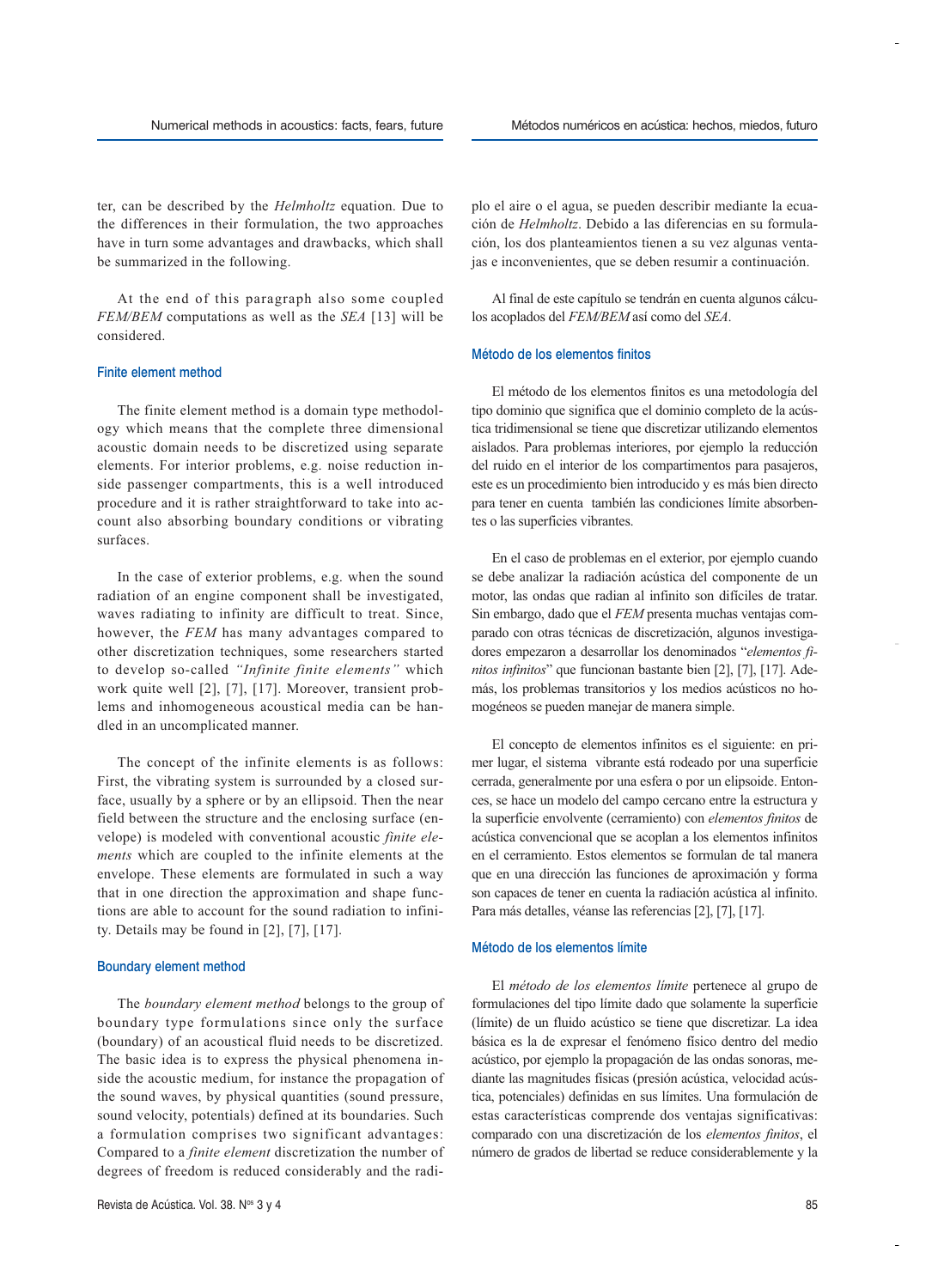ation of sound waves to *"infinity"* is implicitly included in the formulation.

A major drawback of the *BEM* must be seen in the fact that the methodology leads to a fully populated system of equations which needs to be solved [9], [10], [17], [19]. Moreover, the *BEM* is not as popular as the *FEM* and most of the numerical algorithms developed in the past for symmetric and positive definite matrices cannot be used.

#### Coupling of *FEM* and *BEM*

To allow numerical investigations of the vibroacoustic behavior of thin walled structures or structures which are in contact with a heavy acoustic fluid, a computer model must be able to take coupling effects between the structure and the fluid into account. In the majority of cases, the structure is modeled using conventional *finite elements*, while the adjacent fluid is represented by a *boundary element* mesh. The coupling of both subsystems results in a coupled system of equations, whose solution leads to the structural behavior under the influence of the fluid as well as to the acoustic pressure inside the acoustic medium [9], [17].

The coupling procedure is of particular importance if sound transmission through a structure needs to be investigated. Here it is possible to directly compute the transmission through a closed structural wall, i.e. an iteration is not needed [9], [17].

#### Statistical energy analysis

The *statistical energy analysis* is a powerful method for predicting and analyzing the vibration behavior of coupled fluid-structure systems [13]. Its main use is for complex systems that can be considered as an assemblage of interconnected subsystems which are subjected to high frequency vibration sources. In fact, when such a structure is excited in several different ways by different sources, the *SEA* energy balance equations result in a set of linear equations that can be used to calculate loss factors, coupling loss factors or net energy flows and incoming powers. The major advantage of the *SEA* is its applicability in the high frequency range where the modal density is high and discretization methods like *FEM* and *BEM* cannot be used anymore. However, for mid and low frequencies, where the shapes of the occurring modes and not only their energy contents are of importance, the *SEA* is known to be less reliable.

radiación de las ondas sonoras al "*infinito*" está implícitamente incluida en la formulación.

Una mayor desventaja del *BEM* se debe al hecho de que la metodología lleva a un sistema totalmente poblado de ecuaciones que se deben resolver [9], [10], [17], [19]. Además, el *BEM* no es tan popular como el *FEM* y la mayoría de algoritmos numéricos desarrollados en el pasado para las matrices definidas simétricas y positivas no se pueden utilizar.

#### Acoplamiento del *FEM* y del *BEM*

Para poder realizar los análisis numéricos del comportamiento vibroacústico de las estructuras de paredes finas o de estructuras que están en contacto con un fluido acústico pesado, un modelo de ordenador debe ser capaz de tener en cuenta los efectos de acoplamiento entre la estructura y el fluido. En la mayoría de los casos, se hace un modelo de la estructura utilizando los *elementos finitos*, mientras que el fluido adyacente está representado por una malla de los *elementos límite*. El acoplamiento de ambos subsistemas da como resultado un sistema acoplado de ecuaciones, cuya solución lleva al comportamiento estructural bajo la influencia del fluido así como a la presión acústica dentro del medio acústico [9], [17].

El procedimiento del acoplamiento es de especial importancia si se tiene que investigar la transmisión sonora a través de una estructura. Aquí es posible calcular directamente la transmisión a través de una pared estructural cerrada, es decir, no es necesaria una repetición [9], [17].

#### Análisis estadístico de energía

El *análisis estadístico de energía* es un potente método para predecir y analizar el comportamiento de la vibración de los sistemas acoplados fluido-estructura [13]. Su uso principal es para complejos sistemas que se pueden considerar como un ensamblaje de subsistemas interconectados que están sujetos a fuentes de vibración de alta frecuencia. De hecho, cuando se excita una estructura de estas características de varias maneras distintas mediante fuentes diversas, las ecuaciones de balance de la energía del *SEA*, dan por resultado un conjunto de ecuaciones lineales que se pueden utilizar para calcular los factores de pérdida, los factores de pérdidas de acoplamiento o los flujos de energía de red y las potencias entrantes. La principal ventaja del *SEA* es su aplicabilidad en el rango de altas frecuencias donde la densidad modal es elevada y los métodos de discretización como el *FEM* y el *BEM* ya no se pueden utilizar. Sin embargo, para frecuencias medias y bajas, donde las formas de los modos que se suceden y no solo sus contenidos de energía son importantes, el *SEA* es menos fiable.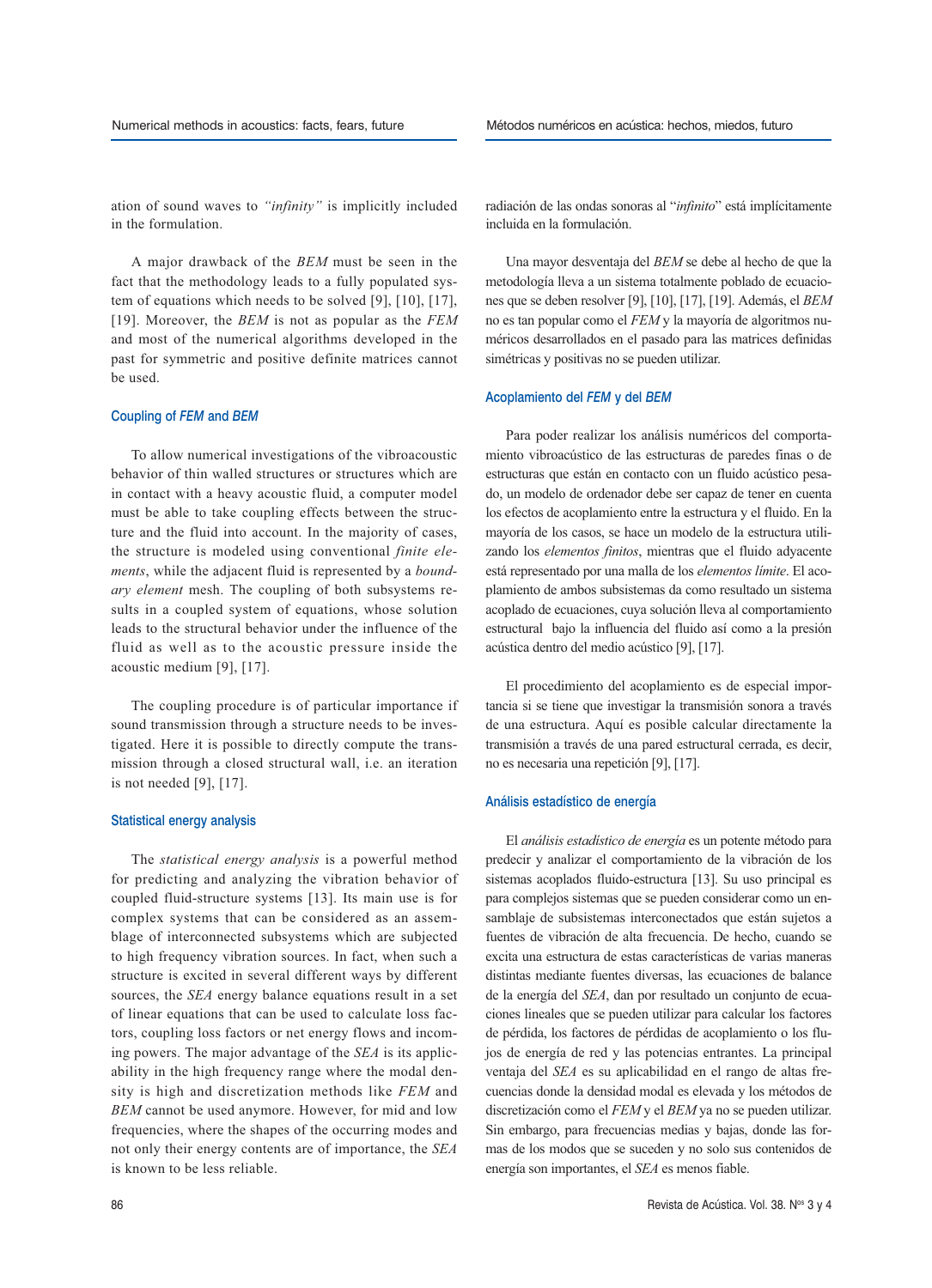



Laureate International Universities

# Máster Oficial en Acústica Arquitectónica y Medioambiental

- Formamos profesionales de primer nivel en el campo de la acústica arquitectónica, el control de ruido y vibraciones y ruido ambiental.
- Se realizarán prácticas y proyectos de fin de máster en empresas del sector.
- Duración de 60 créditos ECTS, distribuidos de octubre de 2007 a junio de 2008 en horario compatible con la actividad profesional.
- Claustro seleccionado entre las entidades y empresas más representativas del mundo de la acústica.
- Las clases se imparten en las aulas, laboratorios e instalaciones del Campus de Villaviciosa de Odón de la Universidad Europea de Madrid.



# Escuela Superior Politécnica

www.uem.es

Colaboradores:

Universidad Europea de Madrid. Abiertos al mundo

902 23 23 50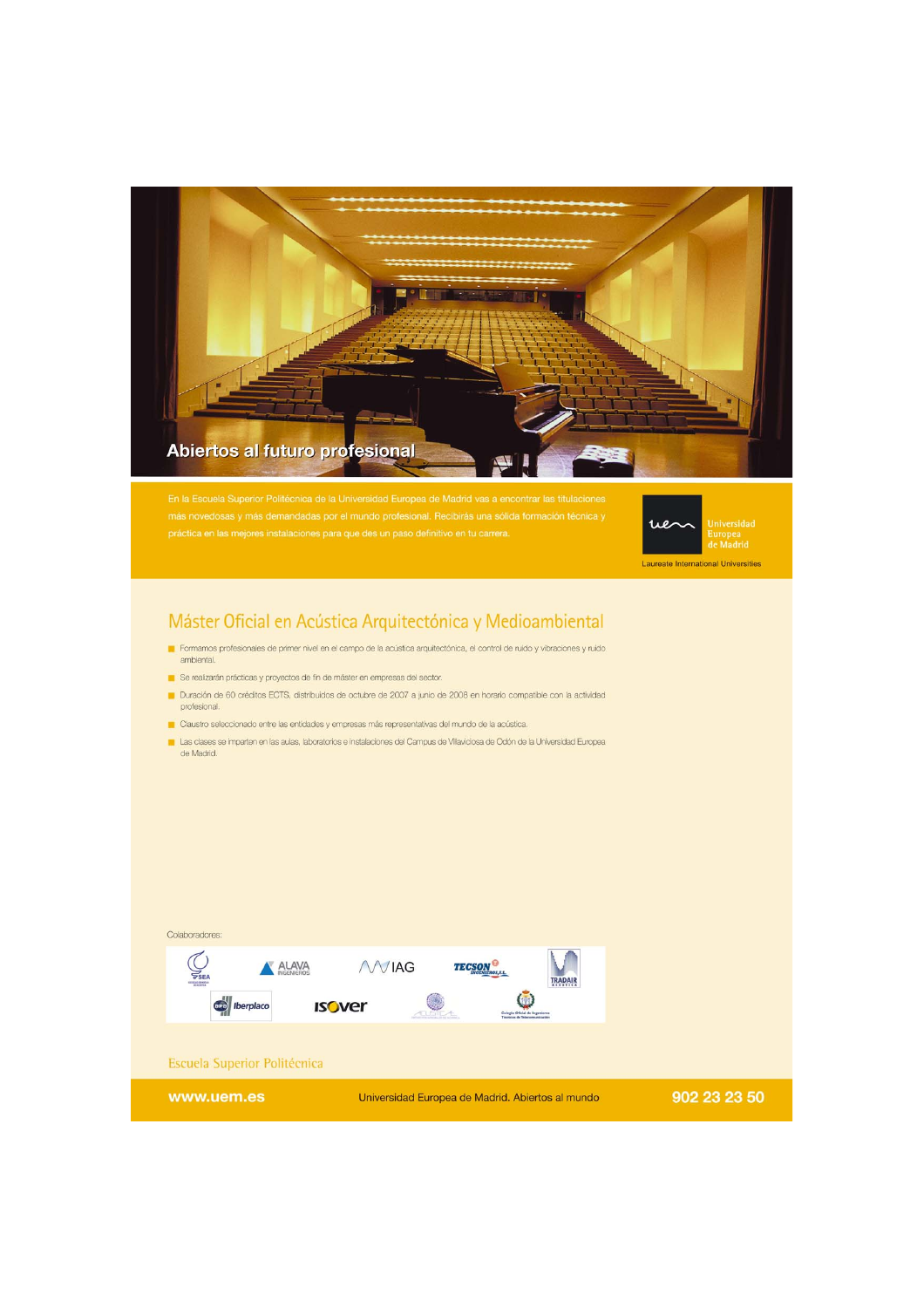### General procedure

Usually, the starting point of a computational investigation is a CAD model of a sound generating structural surface. By means of special interfaces, the geometrical data are either directly imported in a *finite element* code (e.g. *ABAQUS, ANSYS, NASTRAN, PERMAS*) or in a pre processor (e.g. *IDEAS, PATRAN*). In both cases, a *finite element* mesh is generated afterwards, where the overall computational and manual effort to complete this mesh strongly depends on the kind of elements (h-method, pmethod) used.

Once the computational model is finished, mostly a *FE* analysis is performed in order to determine the velocities of the vibrating structural surface. Next, these surface results are imported together with the structural mesh in an acoustical computer software (e.g., *SYS-NOISE*, *Virtual.Lab*). Here all quantities important for acousticians, such as sound pressure levels, velocities, intensities or radiated power, are calculated. Sometimes also some optimization algorithms are employed to directly seek for the best acoustical solution.

In real life applications, sound radiating systems are often very complex. Therefore, before starting with setting up a computational model, it is strongly recommended to investigate the prototype of an already existing system. Thus, by comparing measurements and computations, a numerical model can be developed which leads to rather reliable results with respect to the overall vibroacoustic behavior of the investigated system. During the course of this very first step, often a detailed investigation of single components and structural parts is needed. As soon as the prototype model and all its components are validated, variants, problems and new developments can be investigated and optimized by computations only. The complete procedure will be explained in more detail by means of an example where the sound radiation of a complete washing machine will be computed and compared to measurements.

### Representative examples

Next, the procedures summarized above will be discussed on the basis of representative examples. It should be mentioned that the objective of this contribution is to provide a general overview of today's possibilities with respect to computational methods in acoustics. Therefore, the examples are not described in all their technical details. These may be taken from the original references given throughout the text.

## Procedimiento general

Generalmente, el punto de partida de un análisis de cálculo es un modelo CAD de una superficie estructural generadora de sonido. Por medio de interfaces especiales, los datos geométricos son, o bien importados directamente en un código de *elementos finitos* (por ejemplo ABAQUS, ANSYS, NASTRAN, PERMAS) o bien en un pre procesador (por ejemplo, IDEAS, PATRAN). En ambos casos, se genera después una malla de *elementos finitos*, donde el cómputo global y el esfuerzo manual para completar esta malla dependen mucho del tipo de elementos (método h, método p) utilizados.

Una vez concluido el modelo de cálculo, generalmente se realiza un análisis *FE* para determinar las velocidades de la superficie estructural de vibración. A continuación, estos resultados de la superficie se importan junto con la malla estructural en un software acústico de un ordenador (por ejemplo, SYSNOI-SE, *Virtual.Lab*). Aquí se calculan todas las magnitudes importantes para los acústicos, tales como los niveles de presión acústica, las velocidades, las intensidades o la potencia radiada. Algunas veces se utilizan también algunos algoritmos de optimización para hallar directamente la mejor solución acústica.

En las aplicaciones de la vida real, los sistemas de radiación sonora son a menudo muy complejos. Por ello, antes de empezar con el ajuste de un modelo de cálculo, se recomienda encarecidamente analizar el prototipo de un sistema ya existente. De este modo, comparando las mediciones y los cálculos, se puede desarrollar un modelo numérico que lleva a resultados bastante fiables con respecto al comportamiento vibroacústico global del sistema sometido a investigación. Durante el transcurso de este primer paso, a menudo se requiere una investigación detallada de los componentes individuales y de las partes estructurales. En cuanto el modelo del prototipo y todos sus componentes estén validados, se pueden analizar y optimizar mediante cálculos únicamente las variantes, los problemas y los nuevos desarrollos. El procedimiento completo se comentará más detalladamente por medio de un ejemplo donde la radiación acústica de una lavadora completa se calculará y comparará con las mediciones.

## Ejemplos representativos

A continuación, se comentarán los procedimientos resumidos anteriormente basándose en ejemplos representativos. Se debería mencionar que el objetivo de esta contribución es el de aportar una visión general de las posibilidades actuales con respecto a los métodos de cálculo en acústica. Por ello, los ejemplos no se describen con todos los detalles técnicos. Estos se pueden sacar de las referencias originales aportadas a lo largo del texto.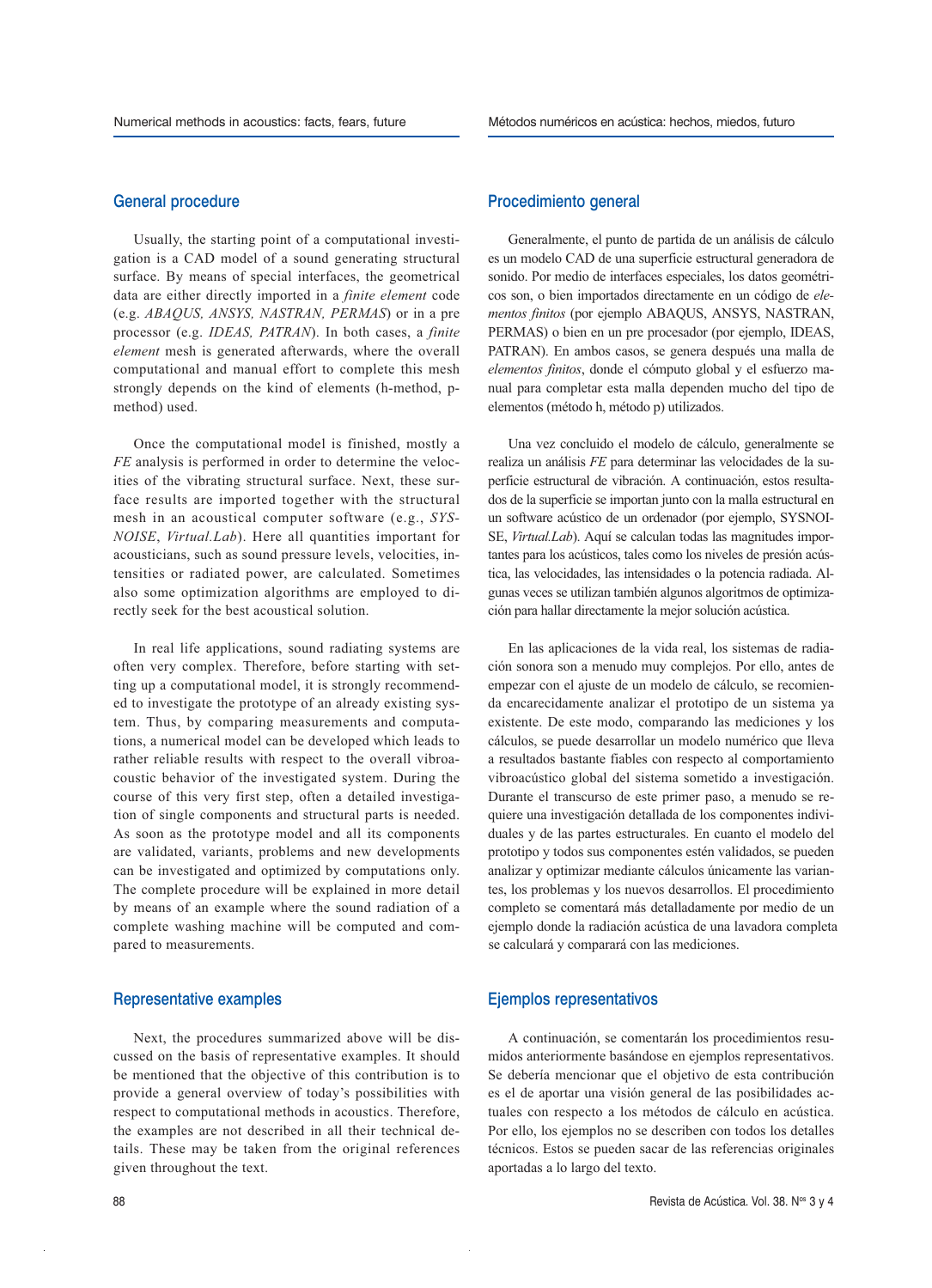#### Sound pressure distribution in closed rooms

The sound pressure distribution inside closed rooms, e.g. passenger cabins or vehicle components, is mostly investigated using *finite elements*. In Figure 1 (left) the result of a typical *FE* analysis is shown: the acoustic mode of a passenger compartment. Acoustic modes clearly indicate, at which locations inside the compartment a significant increase of the acoustic pressure has to be expected as soon as the excitation frequency gets close to the respective eigenfrequencies. The calculation of modes is a standard option in the *FEM* and can be seen as an advantage of the *FEM* compared to the *BEM*.

It should be mentioned that also absorbing boundaries can be taken into account. In this case different surface impedances, measured before, e.g., in an impedance tube, can be prescribed at all surfaces of the interior air volume. Thus, an optimized vibroacoustic layout can be determined.

In the case of the passenger car compartment, the highest frequency that may be investigated using *finite elements* is at about 180 Hz. This upper bound is defined by the modal density of the coupled fluid-structure system. If higher frequencies shall be investigated, either *geometrical methodologies* or the *statistical energy analysis* have to be used.

Of course, also the *boundary element method* can be used to model the interior sound pressure distribution. However, since the acoustic fluid is represented only by a discretization of its surfaces, special points, so-called field points, have to be defined. These can be used later on to show the pressure distribution inside the fluid [9], [17]. In Figure 1 (right), four of these field point meshes, also referred to as "visualization surfaces", are depicted. They were chosen in order to display the acoustic pressure in a cabin section of an aircraft. It should be mentioned that the calculation of the sound pressure at these points is just another evaluation of the governing integral equations and not time consuming at all.

## Distribución de la presión acústica en recintos cerrados

La distribución de la presión acústica dentro de recintos cerrados, por ejemplo, las cabinas de pasajeros o los componentes de vehículos, se analiza por lo general utilizando *elementos finitos.* La Figura 1 (izquierda) muestra el resultado de un análisis *FE* típico: el modo acústico de un compartimento de pasajeros. Los modos acústicos indican claramente en qué localizaciones en el interior del compartimento se debe esperar un aumento significativo de la presión acústica en cuanto la frecuencia de excitación se acerca a las frecuencias propias respectivas. El cálculo de los modos es una opción normalizada en el *FEM* y se puede considerar una ventaja del *FEM* con respecto al *BEM*.

Se debe mencionar que también los límites absorbentes se pueden tener en cuenta. En este caso, diferentes impedancias de superficie, medidas anteriormente, por ejemplo, en un tubo de impedancia, se pueden prescribir en todas las superficies del volumen de aire interior. De este modo, se puede determinar una disposición vibroacústica optimizada.

En el caso del compartimento para pasajeros de un coche, la frecuencia más alta que se puede analizar utilizando los *elementos finitos* es de aproximadamente 180 Hz. Este límite superior se define por medio de la densidad modal del sistema de estructura del fluido acoplado. Si se tienen que analizar frecuencias más altas, se deberán utilizar las *metodologías geométricas* o el *análisis estadístico de energía*.

Por supuesto, también se puede utilizar el *método de los elementos límite* para hacer un modelo de la distribución de la presión acústica interior. Sin embargo, dado que el fluido acústico se representa únicamente mediante una discretización de sus superficies, se tienen que definir puntos especiales, denominados puntos de campo. Estos se podrán utilizar posteriormente para mostrar la distribución de la presión dentro del fluido [9], [17]. En la Figura 1 (derecha), se representan cuatro de estas mallas por puntos de campo, también denominadas "superficies de visualización". Se escogieron para mostrar la presión acústica en una sección de cabina de un avión. Se debe hacer mención a que el cálculo de la presión acústica en estos puntos es simplemente otra evaluación de las ecuaciones integrales dominantes y que no consumen tiempo en absoluto.



*Figure 1.- Sound pressure in a car and in a cabin section of an aircraft*



*Figura 1. – Presión acústica en un coche y en una sección de cabina de un avión*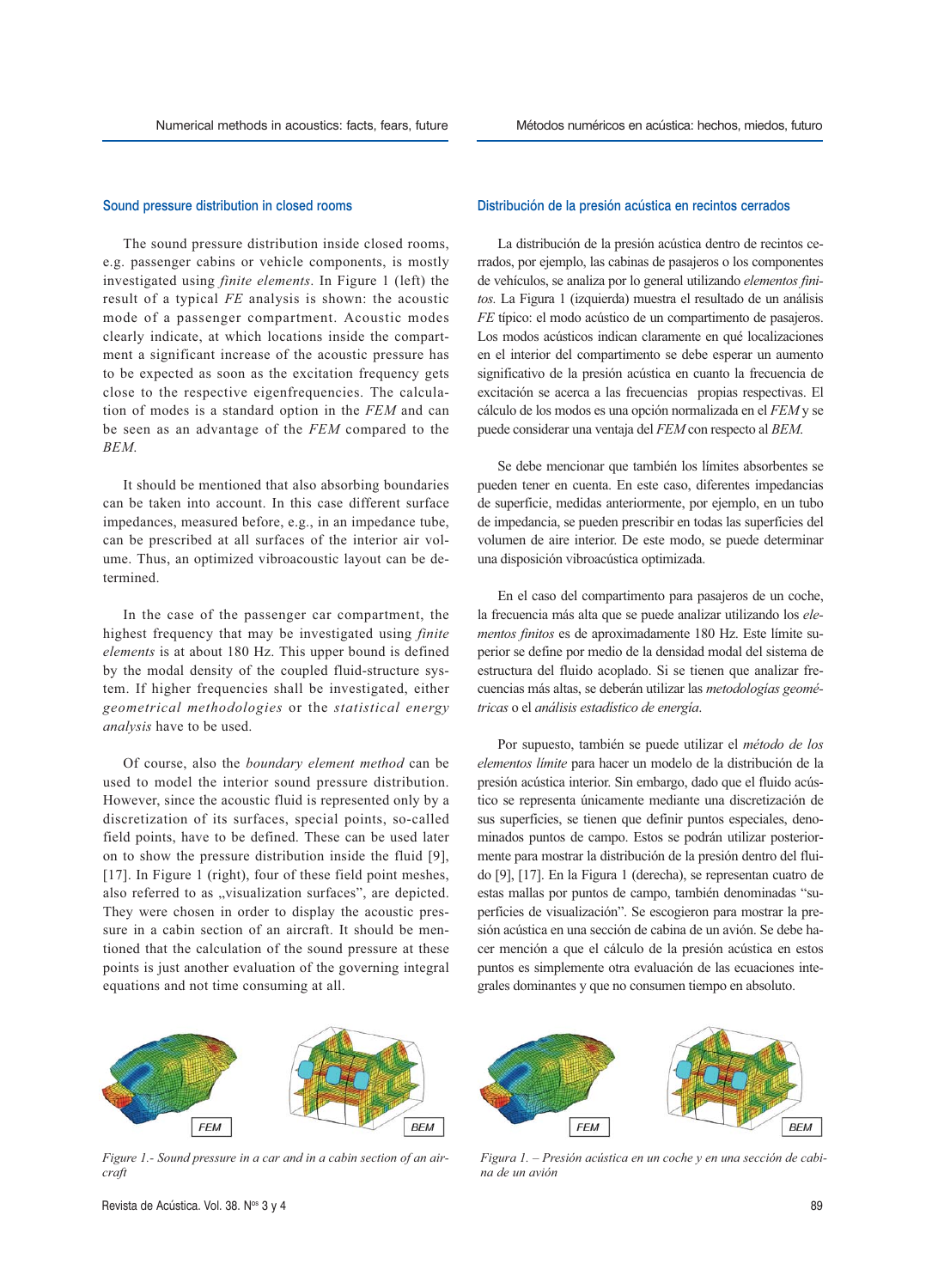#### Sound radiation

In the majority of cases, sound radiation problems are investigated by means of the *boundary element method*, since the energy loss at infinity is implicitly included in the formulation. A typical application is the aircraft fuselage shown in Figure 2. In a first step of the computation, the surfaces of the turbine and the fuselage have been modeled by means of *boundary elements*. This discretization was used afterwards to compute the sound pressure distributions for several frequencies. The objective of such calculations is the prediction and, based on that, the reduction of the noise radiating from the turbines. In particular, also the sound transmission into the cabin needs to be reduced following the demand for more passenger comfort.

The sound pressure distribution in the vicinity of a tire is given in Figure 3. It has been investigated by using *boundary elements* to model the surfaces of the tire and the road. It should be mentioned that the interaction of the tire and the road is of significant importance. Moreover, it is possible to take into account rigid as well as absorbing boundary conditions. The excitation of the tire has been extracted from measurements of the texture of the road [1].



*Figure 2.- Sound pressure distribution at the surface of an aircraft section*

#### Radiación acústica

En la mayoría de los casos, los problemas de la radiación acústica se analizan por medio de un *método de los elementos límite*, dado que la pérdida de energía en el infinito está implícitamente incluida en la formulación. Una aplicación típica es el fuselaje de un avión que se muestra en la Figura 2. En un primer paso del cálculo, se ha hecho un modelo de las superficies de la turbina y el fuselaje mediante los *elementos límite*. Esta discretización se utilizó posteriormente para calcular las distribuciones de la presión acústica para varias frecuencias. El objetivo de dichos cálculos es la predicción y, en base a eso, la reducción del ruido radiado desde las turbinas. En concreto, también la transmisión acústica dentro de la cabina se debe reducir siguiendo la demanda para un mayor confort de los pasajeros.

En la Figura 3 se muestra la distribución de la presión acústica en las proximidades de un neumático. Esto se ha analizado utilizando *elementos límite* para hacer un modelo de las superficies del neumático y de la carretera. Se debe mencionar que la interacción de la rueda y la carretera tienen una importancia significativa. Además, es posible tener en cuenta condiciones límite tanto rígidas como absorbentes. La excitación del neumático se ha extraído de las mediciones de la textura de la carretera [1].



*Figura 2. – Distribución de la presión acústica en la superficie de una sección de un avión*



*Figure 3.- Sound pressure distribution at the surface and in the vicinity of a tire*



*Figura 3. – Distribución de la presión acústica en la superficie y en las proximidades de un neumático*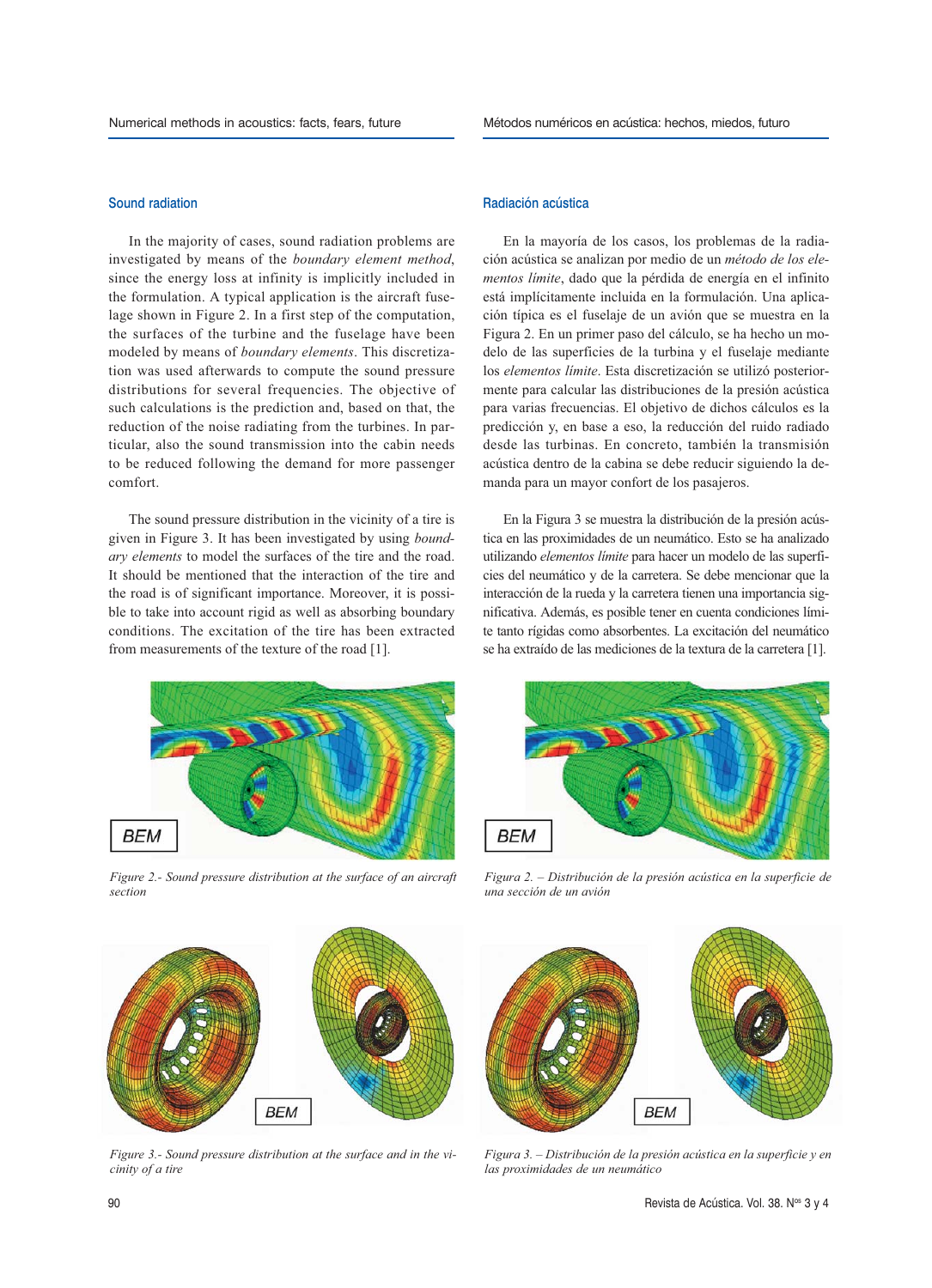Instead of using *boundary elements* for sound radiation investigations, also *infinite elements* can be used. The vibrating system, i.e. the tire, is first surrounded by a closed surface, usually by a sphere or by an ellipsoid. Then, the near field between the tire and the enclosing surface is modeled by conventional acoustic *finite elements* which are coupled to the *infinite elements* along the enclosing surface. A considerable advantage of infinite elements must be seen in the fact that they can be integrated easily in existing finite element programs. Moreover, the resulting systems of equations can be solved by means of iterative solvers [7]. In Figure 4 the infinite element model of a typical tire is shown.



*Figure 4.- Discretization of the air around a tire using infinite elements*

### Sound transmission

Looking at the discussed features of the numerical methods, one interesting field of application is the sound transmission through walls, panels or windows. In particular, one is interested in the so-called transmission loss which characterizes quite well the vibroacoustic behavior and quality of a wall or panel. In this section, the models of two special wall constructions, namely a honeycomb sandwich plate and an aircraft side wall panel, will be discussed in more detail.

Interior aircraft lining elements often consist of honeycomb sandwich plates. The main advantage of such plates is their low weight in conjunction with a rather high mechanical stiffness [3], [11], [12], [14], [18]. A major drawback, however, is their low sound insulation.

The numerical model to determine the transmission loss of the sandwich plates can be divided into two parts: A finite element model describing the structural behavior

En lugar de utilizar *elementos límite* para las investigaciones de la radiación acústica, también se pueden utilizar los *elementos finitos*. El sistema de vibración, es decir, la rueda, está primero rodeado por una superficie cerrada, generalmente por una esfera o por un elipsoide. A continuación, se ha hecho un modelo del campo cercano entre la rueda y la superficie envolvente por los *elementos finitos* de acústica convencional que están acoplados a los *elementos finitos* a lo largo de la superficie envolvente. Se debe apreciar una ventaja considerable de los elementos finitos en el hecho de que se pueden integrar fácilmente en los programas de los elementos finitos existentes. Además, los sistemas de ecuaciones resultantes se pueden resolver mediante soluciones iterativas [7]. En la Figura 4 se muestra el modelo de los elementos finitos de un neumático típico.



*Figura 4. – Discretización del aire alrededor del neumático utilizando elementos finitos*

#### Transmisión sonora

Si observamos las características expuestas de los métodos numéricos, un campo interesante de aplicación es la transmisión acústica a través de las paredes, los paneles o las ventanas. En concreto, interesa la denominada pérdida por transmisión que caracteriza bastante bien el comportamiento vibroacústico y la calidad de una pared o un panel. En esta sección, se profundizará con más detalle en los modelos de las construcciones de pared especiales, en concreto una plancha sándwich en nido de abeja y un panel de pared lateral de un avión.

Los elementos de revestimiento interiores de un avión a menudo consisten en planchas sándwich en nido de abeja. La principal ventaja de dichas planchas es su poco peso en conjunción con una rigidez mecánica más bien elevada [3], [11], [12], [14], [18]. Sin embargo, un inconveniente mayor es su bajo aislamiento acústico.

El modelo numérico para determinar la pérdida por transmisión de las planchas sándwich se puede dividir en dos partes: Un modelo de los elementos finitos que describe el comporta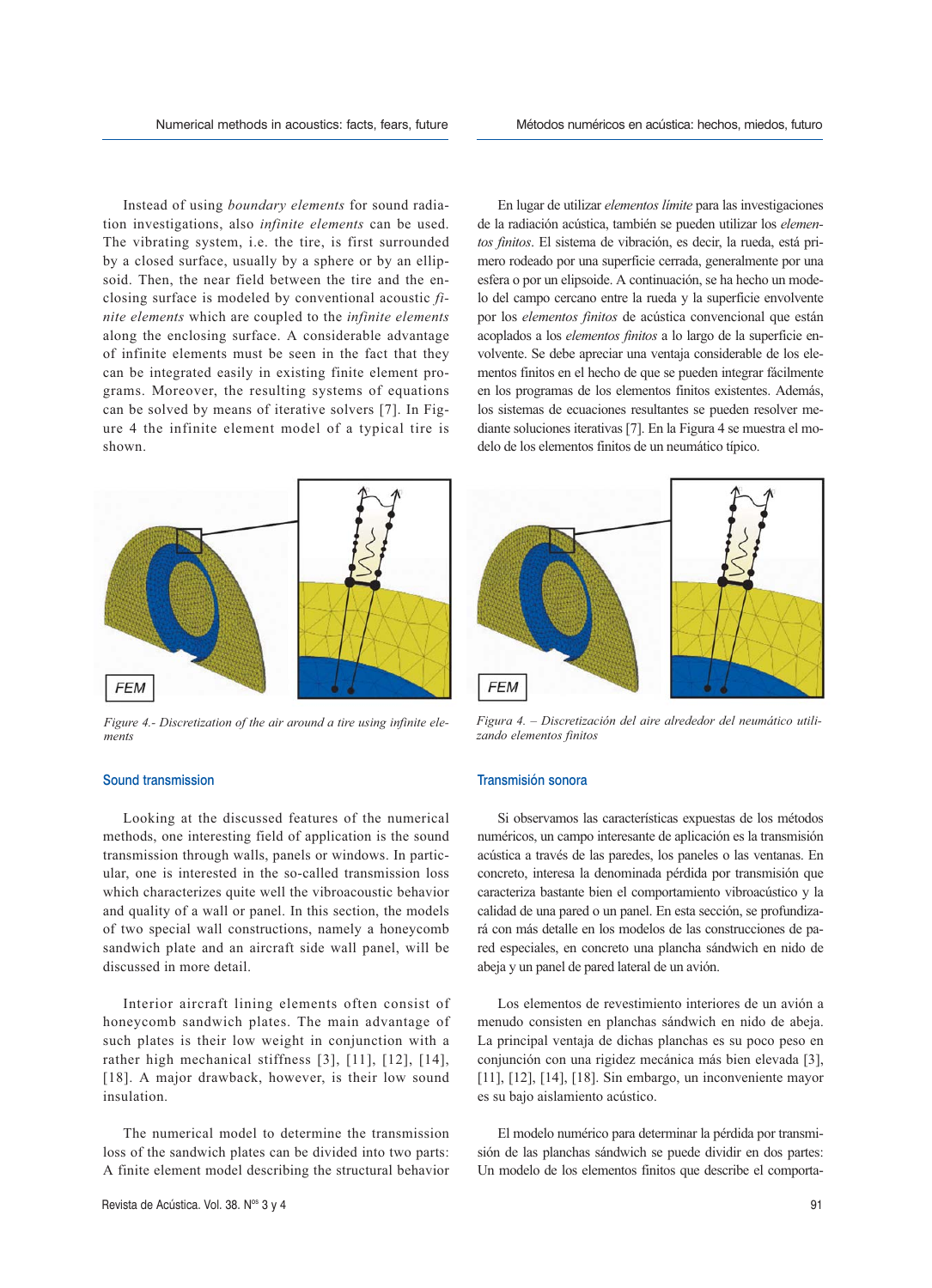of the honeycomb sandwich plate and a coupled acoustic model, based on the baffled formulation of the boundary element method as suggested by McCulloch [6]. More details can be found in [11].

Two different types of finite elements are used for the two materials of the sandwich plate. The facing material is modeled with linear shell elements. It is assumed that the woven structure of the facing material can be represented by an isotropic material model. The honeycomb core, however, is characterized by showing different properties in different directions. Compared to the skin material, it has a low tensile stiffness in the plane direction, but it is able to transmit high shear forces in the transversal direction. Therefore, the honeycomb core is modeled by linear brick elements, employing an orthotropic material model. Figure 5 shows the *finite element* mesh consisting of 8100 elements.

miento estructural de las planchas sándwich en nido de abeja y un modelo acústico acoplado, basado en la formulación complicada del método de los elementos límite como sugiere McCulloch [6]. En la referencia [11] se pueden encontrar más detalles.

Se utilizan dos tipos de elementos finitos para los dos materiales de la plancha sándwich. Se ha realizado un modelo del material visto con elementos de concha lineales. Se presupone que la estructura trenzada del material visto se puede representar mediante un modelo de material isotrópico. Sin embargo, el núcleo en nido de abeja se caracteriza por mostrar propiedades diferentes en diferentes direcciones. Comparado con los materiales del revestimiento, posee una rigidez tensora baja en la dirección del plano, pero es capaz de transmitir fuerzas de corte elevadas en la dirección transversal. Por lo tanto, el modelo del núcleo perforado se realiza mediante elementos de "ladrillos" lineales, utilizando un modelo de material ortotrópico. La Figura 5 muestra la malla de los *elementos finitos*, compuesto por 8100 elementos.



To measure its transmission loss, the honeycomb plate has been installed in a test facility consisting of two rooms, separated by a heavy wall with a rectangular opening (window). The window is the only connection between the two rooms. While the source room is a reverberant chamber, where a diffuse sound field is generated by a random sound source, the receiver room is an anechoic chamber (see Figure 6). The honeycomb plate



*Figure 6.- Anechoic and reverberant chamber to measure the transmission loss*



*Figure 5.- Structural finite element model of the honeycomb plate Figura 5 – Modelo de los elementos finitos estructurales de la plancha de nido de abeja*

Para medir su pérdida por transmisión, la plancha de nido de abaja se ha colocado en una instalación de ensayo que consta de dos recintos, separados por un pared pesada con una abertura rectangular (ventana). La ventana es la única conexión entre los dos recintos. Mientras que el recinto de la fuente es una cámara reverberante, donde se genera un campo sonoro difuso por medio de una fuente de ruido aleatoria, el recinto de recepción es una cámara anecoica (véase Figura 6). El panel se fijó a



*Figura 6 – Cámara anecoica y cámara reverberante para medir la pérdida por transmisión*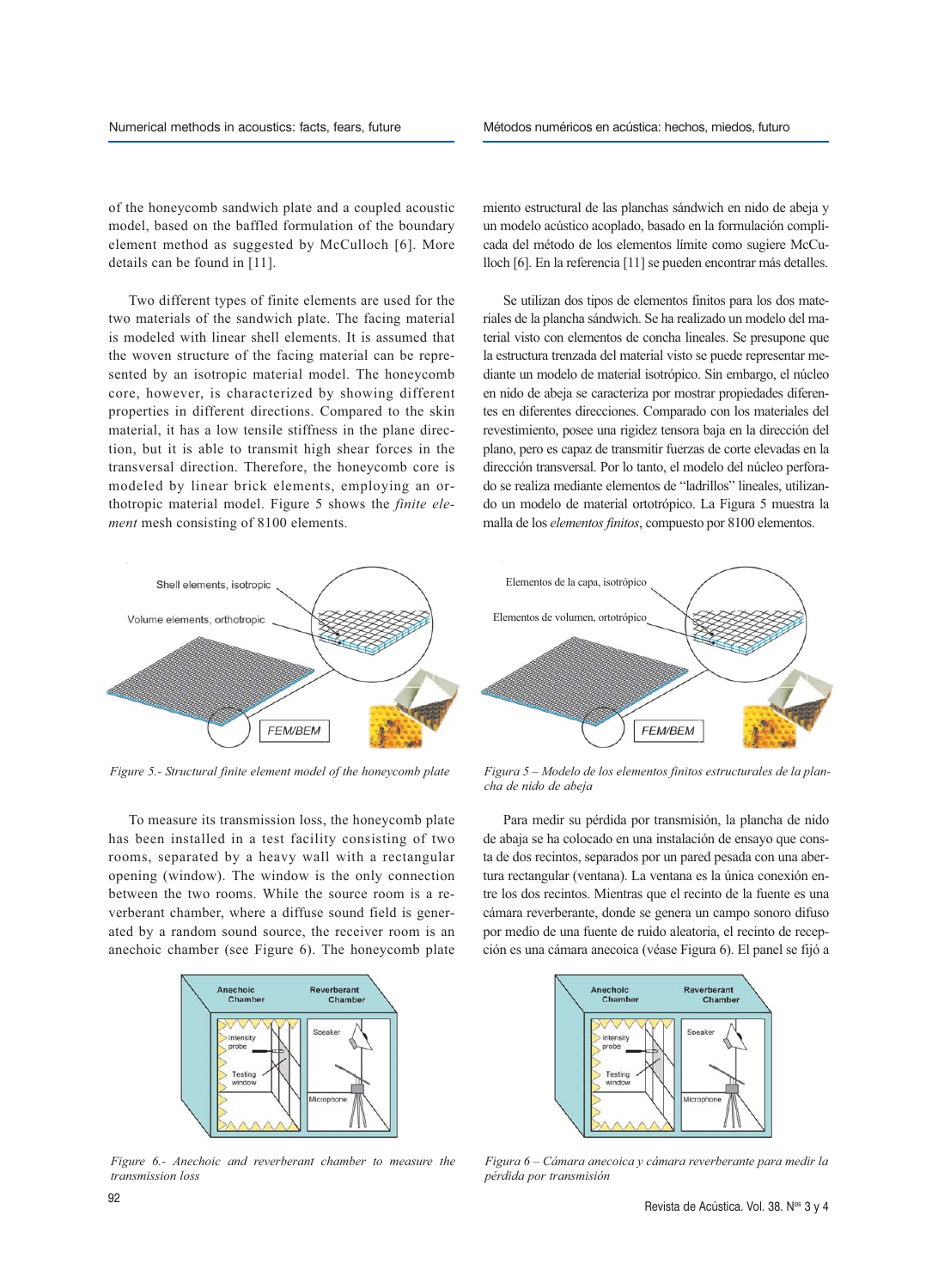was fitted into the window and its active sound intensity has been determined. Moreover, in the reverberant room, the sound pressure has been measured. Once these values are known, it is straight forward to determine the transmission loss TL defined, e.g., in [11].

For the calculation of the transmission loss, a coupled *FEM/BEM* model is used. The acoustic model employs a special adaptation of the indirect variational baffled *BEM* which is described in detail in [9], [17]. Figure 7 shows the transmission loss factor obtained by measurements and calculations. It is apparent that, over the whole frequency range considered, the computed results match very well with the measured ones.



*Figure 7.- Measured and computed transmission loss of a honeycomb plate*

Recently, the procedure described above also has been applied to more complicated structures, namely to a side wall panel of an aircraft as given in Figure 8 (left). While the *FEM* and the *BEM* have been used in the lower frequency range, *SEA* approaches implemented in the commercial code *AutoSEA* [8] and in the public domain software *OpenSourceSEA* [4], [20] have been employed at higher frequencies. Figure 8 (right) shows a typical *SEA* model where a detailed element discretization is not needed. The measured and computed transmission loss is given in Figure 9. Also in this case, the agreement is excellent. More details are given in [3]

la ventana y se determinó su intensidad sonora activa. Además, en la cámara reverberante, se midió la presión sonora. Una vez que se conocen estos valores, se determina directamente la pérdida por transmisión TL definida, por ejemplo, en la referencia [11].

Para el cálculo de la pérdida por transmisión, se utiliza un modelo acoplado *FEM/BEM*. El modelo acústico utiliza una adaptación especial del *BEM* indirecto variacional apantallado que se describe con detalle en las referencias [9], [17]. La Figura 7 muestra el factor de pérdida por transmisión obtenido por medio de las mediciones y los cálculos. Se pone de manifiesto que, sobre el rango de frecuencias total considerado, los resultados calculados casan muy bien con los medidos.



*Figura 7 – Pérdida por transmisión medida y calculada de una plancha de nido de abeja*

Recientemente, el procedimiento descrito anteriormente también se aplica a estructuras más complejas, específicamente a un panel de pared lateral de un avión según se indica en la Figura 8 (izquierda). Mientras que el *FEM* y el *BEM* se han utilizado en el rango de frecuencias inferior, los planteamientos del SEA implementados en el código comercializado *AutoSEA* [8] y en el software de dominio público *OpenSourceSEA* [4], [20] se han utilizado a frecuencias más elevadas. La Figura 8 (derecha) muestra un modelo de *SEA* típico donde no se precisa una discretización detallada del elemento. En la Figura 9 se indica la pérdida por transmisión medida y calculada. También en este caso, la conformidad es excelente. En la referencia [3] se indican más detalles.



Revista de Acústica. Vol. 38.  $N^{\circ s}$  3 y 4 93

*Figure 8.- Side wall panel of an aircraft and its SEA model Figura 8. – Panel de pared lateral de un avión y su modelo de SEA*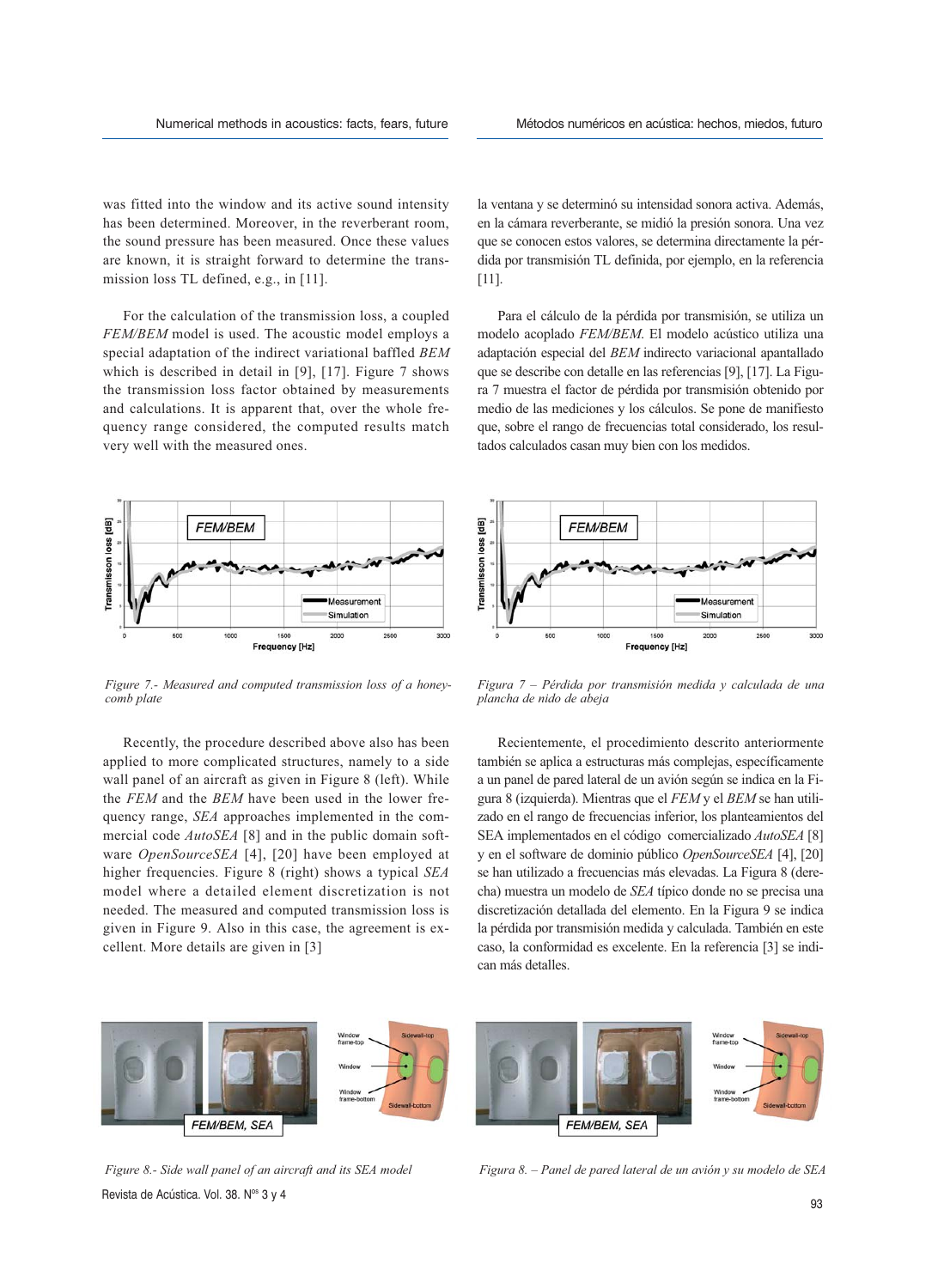

*Figure 9.- Measurement and computation of the transmission loss of an aircraft side wall panel*

#### Investigation of complex systems

Due to the continuous improvements of the numerical methods and the fact, that the computer power increases continuously, the investigation of rather complex and realistic systems has become feasible. As a representative example, a complete washing machine will be discussed next. The example will show that even in the case of complicated technical systems a reliable vibroacoustic model can be obtained. One major prerequisite, however, is that there has to be a chance to investigate all the details needed for the overall model later on. The complete investigation is documented in [1].

When starting with the development of a complete vibroacoustic model for the washing machine, a major challenge was the identification of those subsystems which might have an influence on the acoustics. It became clear, that in order to obtain a generally applicable model, different computation procedures had to be combined with measured values. The final numerical model is based on a combination of the conventional *finite element method* to determine structural vibrations, *multibody-dynamic (MBD) algorithms* to analyze the machine dynamics, and the *boundary element method* to compute the radiated acoustic waves. The dynamic characteristics of single components of the structural model have been specifically investigated by accompanying measurements and it took several steps until the complete model had been assembled.

The major steps and findings can be summarized as follows:

First, measurements of the acoustic pressure have been carried out at several spin-dry speeds of the investigated washing machine. The raw data of six microphones (time





*Figura 9. – Medición y cálculo de la pérdida por transmisión de un panel de pared lateral de un avión*

#### Análisis de sistemas complejos

Debido a las continuas mejoras en los métodos numéricos y al hecho de que la potencia de los ordenadores aumenta continuamente, el análisis de los sistemas más bien complejos y realistas se ha vuelto factible. Como ejemplo representativo, se comentará una lavadora completa. El ejemplo mostrará que incluso en el caso de sistemas técnicos complicados, se puede obtener un modelo vibroacústico fiable. Sin embargo, un prerequisito importante es que debe existir la posibilidad de analizar todos los detalles necesarios para el modelo global más adelante. En la referencia [1] se documenta toda la investigación.

A la hora de iniciar el desarrollo de un modelo vibroacústico completo para la lavadora, un reto importante fue la identificación de aquellos subsistemas que pudiesen influir en la acústica. Resultó claro que, para obtener un modelo general aplicable, se debían combinar diferentes procedimientos de cálculo con los valores medidos. El modelo numérico final está basado en una combinación del *método de los elementos finitos* convencionales para determinar las vibraciones estructurales, los *algoritmos multi-body-dinámicos (MBD)* para analizar la dinámica de la lavadora, y el *método de los elementos límite* para calcular las ondas acústicas radiadas. Las características dinámicas de los componentes individuales del modelo estructural se han analizado específicamente por medio de mediciones complementarias y conllevó varias etapas hasta el ensamblaje total del modelo.

Las etapas principales y los hallazgos más importantes se resumen como sigue:

En primer lugar, las mediciones de la presión acústica se han realizado a varias velocidades de centrifugado de la lavadora sometida a investigación. Se analizaron los datos primarios de seis micrófonos (series de tiempos) y se determinaron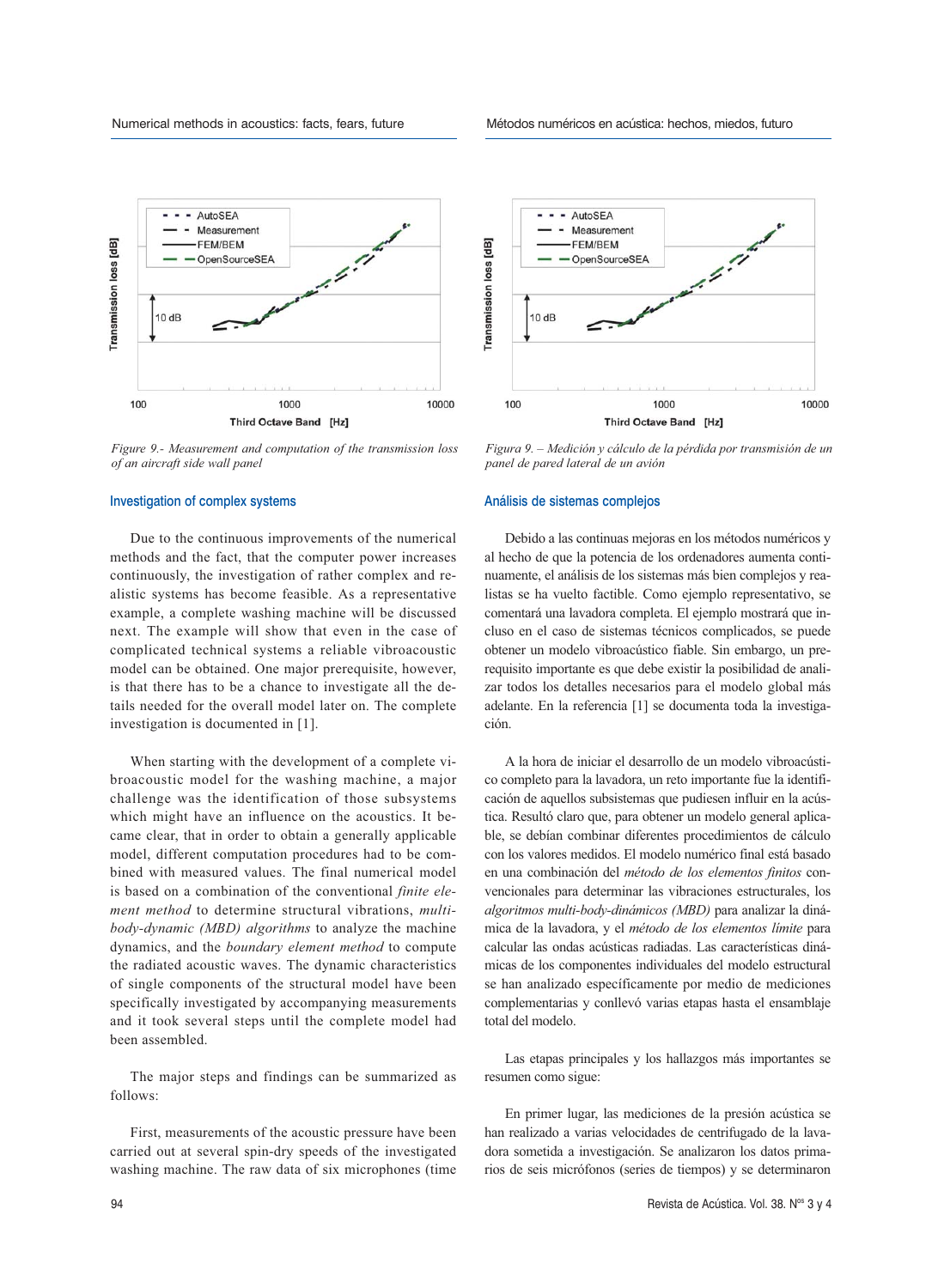series) were analyzed and the characteristic features of the acoustic emission determined. In the course of these studies, it has been realized, for instance, that despite of a harmonical excitation due to an unbalanced drum, the acoustic pressure spectra show a strong poly-harmonical acoustic radiation, caused by poly-harmonical vibrations of the washing aggregate. Such a response to a harmonical excitation is usually caused by strong nonlinearities within the system, for which in this case the suspension system (springs and dampers) is responsible.

Second, the inputs of the single components of the washing aggregate (engine, leach tank, pump, and side panels) have been determined by means of a spectral analysis of the obtained signals. Of course, the determined contributions of the single components depend on the frequency.

Third, the dynamic behavior of the absorbers had to be investigated. Each of the dampers was fixed with one end at a rigid wall by a DMS-force sensor and the damper piston was excited by an electromagnetic shaker, see Figure 10 (left). The exciter has been controlled by a signal generator through a power amplifier, and the amplitude as well as the frequency of the excitation power could be controlled. The acceleration of the oscillating clamp of the exciter has been measured with an accelerometer. The measurements have been carried out at small (approx. 1 mm) and large (2-8 mm) piston amplitudes for those excitation frequencies which correspond to the spin-dry speed. As expected, the behavior was very different [1], a fact that had to be taken into account within the numerical model.

las características de la emisión acústica. En el transcurso de estos estudios se observó, por ejemplo, que a pesar de una excitación armónica producida por un tambor no equilibrado, los espectros de la presión acústica muestran una fuerte radiación acústica poli-armónica, producida por las vibraciones poli-armónicas del conjunto de lavado. Una respuesta de estas características a una excitación armónica está generalmente producida por fuertes no-linealidades dentro del sistema, para las que en este caso el sistema de suspensión (muelles y amortiguadores) es el responsable.

En segundo lugar, las entradas de los componentes individuales del conjunto de lavado (motor, tanque de lixiviación, bomba, y paneles laterales) se han determinado por medio de un análisis espectral de las señales obtenidas. Por supuesto, las contribuciones determinadas de los componentes individuales dependen de la frecuencia.

En tercer lugar, se debe estudiar el comportamiento dinámico de los absorbedores. Cada uno de los amortiguadores se fijó por un extremo a una pared rígida mediante un sensor de fuerza DMS y el pistón del amortiguador se excitó mediante un agitador electromagnético, véase Figura 10 (izquierda). El excitador se controló mediante un generador de señal a través de un amplificador de potencia, y la amplitud así como la frecuencia de la potencia de excitación se pudo controlar. La aceleración de la abrazadera oscilante del excitador se midió con un acelerómetro. Las mediciones se realizaron en unas amplitudes pequeñas del pistón (aprox. 1 mm) y grandes (2-8 mm) para aquellas frecuencias de excitación que corresponden a la velocidad de centrifugado. Tal y como se esperaba, el comportamiento fue muy diferente [1], un hecho que se debe tener en cuenta dentro del modelo numérico.



In the fourth step, a parameter determination for the acoustic model had to be performed. By means of an impedance tube, see Figure 10 (right), characteristic data of various fleece mats, which are applied inside of the investigated washing machine, have been determined. These cotton mats are important for the acoustic insulation of the washing machine and had to be considered in the acoustic model correspondingly. It has been shown that the absorption coefficient of a coated wall can be





*Figure 10.- Measurement of damping characteristics and impedances Figura 10 – Medición de las características del amortiguamiento e impedancias*

En el cuarto paso, se debía llevar a cabo una determinación del parámetro para el modelo acústico. Mediante un tubo de impedancia, véase Figura 10 (derecha), se determinaron los datos característicos de varios trozos de fieltro, que se aplican dentro de la lavadora sometida a investigación. Estos fieltros de algodón son importantes para el aislamiento acústico de la lavadora y se deben tener en cuenta en el modelo acústico que corresponda. Se ha demostrado que el coeficiente de absorción de una pared revestida puede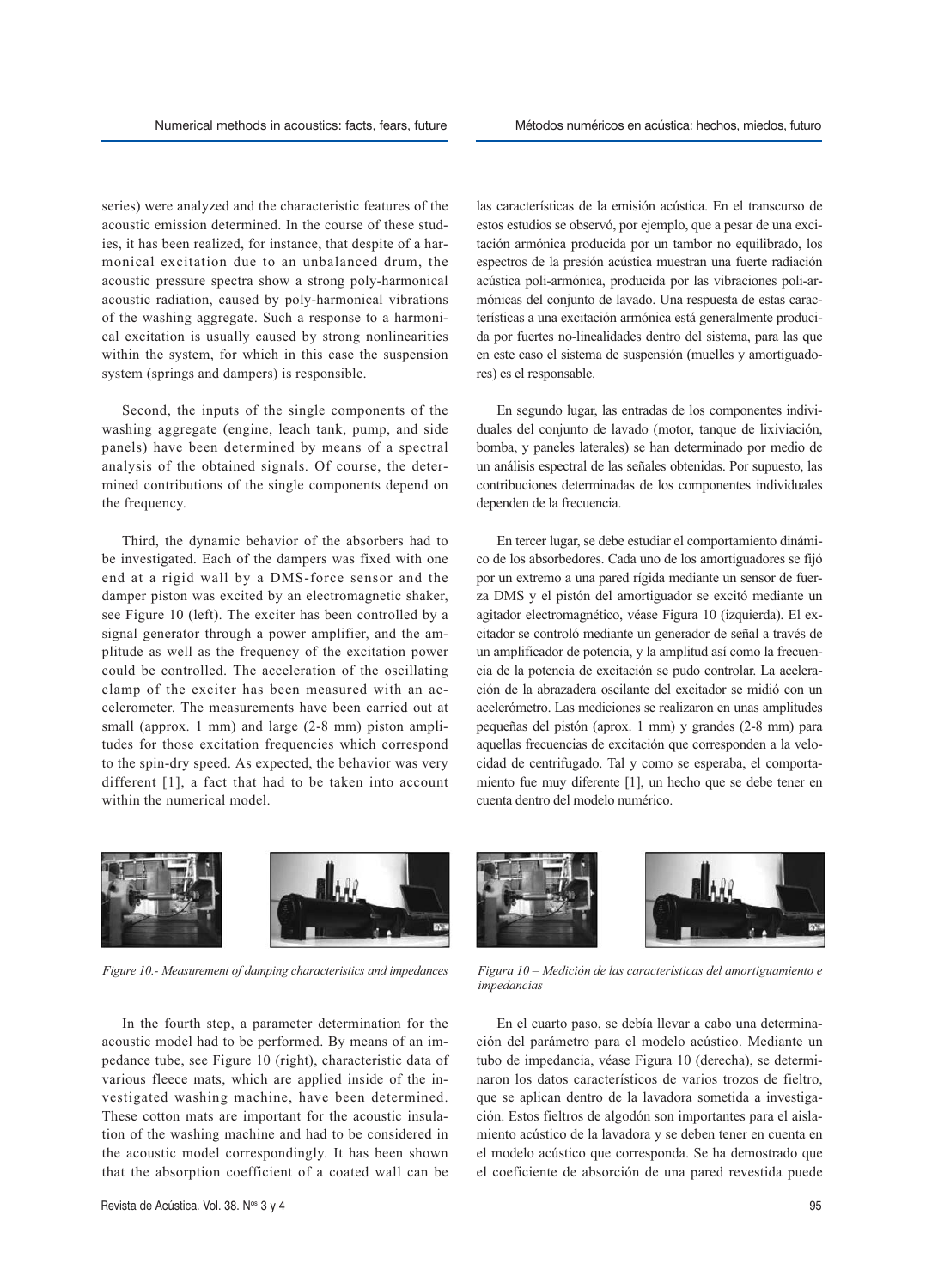changed significantly by means of cotton fleece mats of different thicknesses.

Finally, based on the preparing measurements, a nonlinear dynamic model of the washing machine had to be developed, in particular to take into account the transient loading characteristics of the machine. This is based on an *elastic multi-body-dynamics (EMBD)* model, where a flexible *FE* structure is integrated in a *multi-body-dynamics* simulation. In particular, the coupled vibrations of the rigid aggregate and the flexible case of the machine are linked by an orthogonal Craig-Bampton modal basis [1].

Additionally, the Craig-Bampton orthogonal modes should be computed for all elastic structures of the system. The integration of the elastic body structure in the *MBD* model is depicted in Figure 11.



*Figure 11.- Integration of the elastic body structure in the MBD simulation*

In order to transfer the simulation results of the dynamic model into the acoustic models, a numerical interface has been developed. This directly allows, for instance, the creation of the modal matrix in a form that can be transferred into the acoustic mesh as well as the determination of the eigenvectors of the dynamic model, projected onto the acoustic mesh. Furthermore, the complex amplitudes of the surface velocities are determined at the nodes of the acoustic mesh at those frequencies, at which the acoustic propagation shall be computed. Note that these data are used as input values, which incorporate the motion of the sound radiating surfaces into the acoustic model of the washing machine.

The computational investigation of the acoustic radiation is carried out by using the *indirect boundary element method*, which allows - contrary to the *direct BEM* - also to compute structures with free edges as well as branched surfaces.

cambiar de forma significativa con fieltros blandos de algodón de diferentes espesores.

Finalmente, basado en las mediciones preparatorias, se tuvo que desarrollar un modelo dinámico no lineal de la lavadora, en concreto para tener en cuenta las características de carga transitorias de la lavadora. Esto está basado en un modelo *dinámico multi-cuerpo elástico (MBDE)*, donde una estructura *FE* flexible está integrada en una simulación *dinámica multi-cuerpo*. En concreto, las vibraciones acopladas de las partes rígidas y el armazón flexible de la lavadora están unidas mediante una base modal ortogonal Craig-Bampton [1].

Adicionalmente, los modos ortogonales Craig-Bampton se deberían calcular para todas las estructuras elásticas del sistema. La integración de la estructura del cuerpo elástico en el modelo *MBD* está representada en la Figura 11.



*Figura 11. – Integración de la estructura del cuerpo elástico en la simulación del MBD*

Para transferir los resultados de simulación del modelo dinámico en los modelos acústicos, se ha desarrollado un interfaz numérico. Esto permite directamente, por ejemplo, la creación de la matriz modal en una forma que se puede transferir a la malla acústica así como la determinación de los vectores propios del modelo dinámico, proyectado a la malla acústica. Además, las amplitudes complejas de las velocidades de superficie se determinan en los nodos de la malla acústica a aquellas frecuencias a las que se debe calcular la propagación acústica. Nótese que estos datos se utilizan como valores de entrada, que incorporan el movimiento de las superficies de radiación sonora en el modelo acústico de la lavadora.

El análisis de cálculo de la radiación acústica se realiza utilizando el *método de los elementos límite indirectos*, que permite – contrariamente al *BEM directo* – calcular también estructuras con bordes libres así como superficies ramificadas.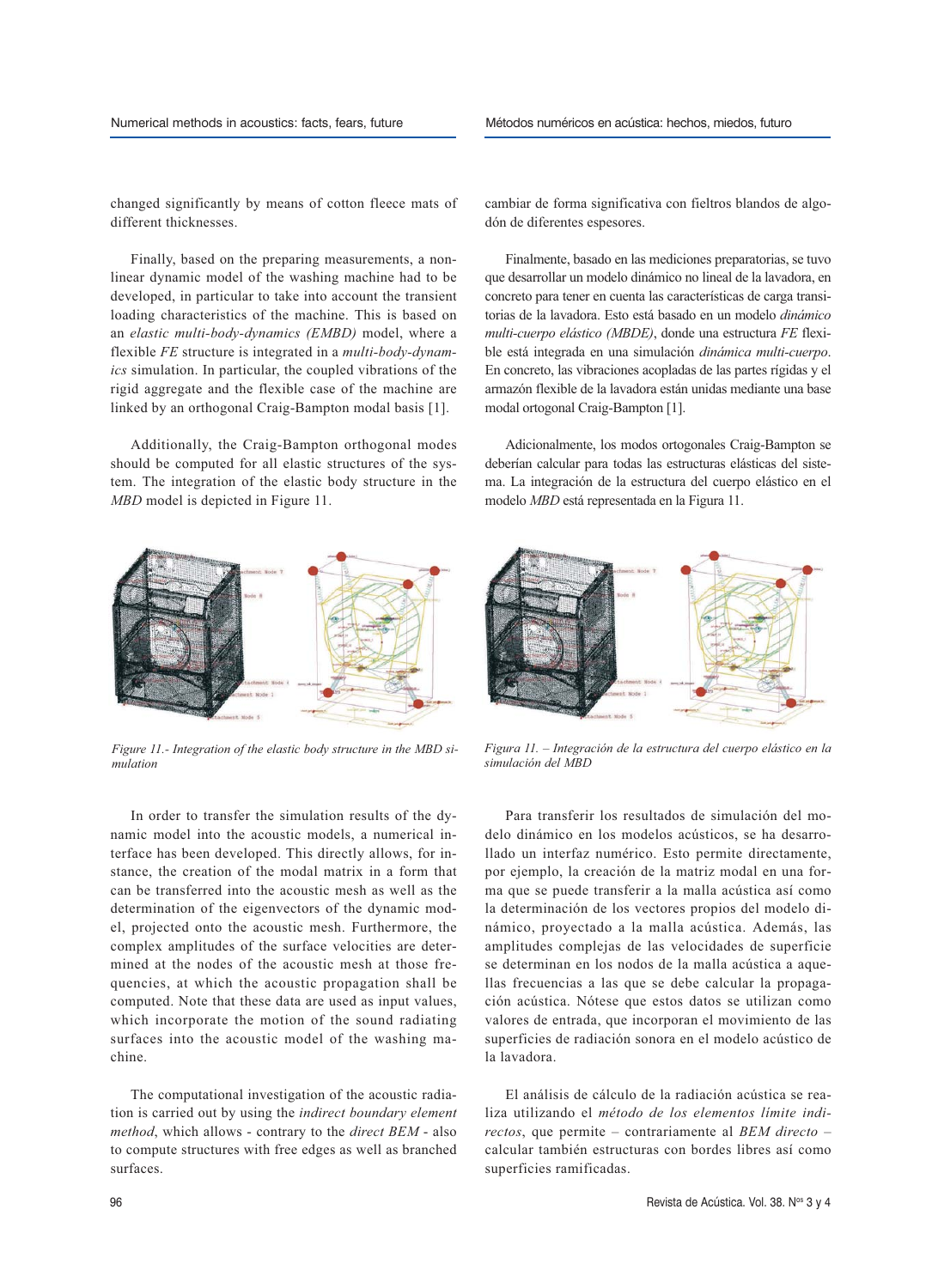Based on the structural CAD mesh of the washing machine, the boundary element mesh has to be developed as a pure surface mesh (see Figure 12). This includes a reduction of the degrees of freedom by eliminating small structural details, which certainly have an influence on the dynamic behavior of the washing machine, but do not effect its acoustic radiation. Further details are given in [1].

Basado en la malla CAD estructural de la lavadora, la malla del elemento límite se tiene que desarrollar como una malla de superficie pura (véase Figura 12). Esto incluye una reducción de los grados de libertad eliminando pequeños detalles estructurales, que ciertamente ejercen una influencia en el comportamiento dinámico de la lavadora, pero no afectan a su radiación acústica. En la referencia [1] se especifican más detalles.



*Figure 12.- MBD/FEM/BEM model of a washing machine Figura 12. – Modelo MBD/FEM/BEM de una lavadora*

During the measurements, the washing machine has been placed on a rigid floor in front of a reverberant wall. Floor and wall have been modeled by means of so-called "symmetry plane conditions", especially provided for such [17] and marked with squares. The remaining walls of the test chamber were fully absorbing, which means that there was no need to model them.

On the inner walls of the computational machine model, admittance boundary conditions have been defined according to the distribution of the mats of cotton fleece.

In order to evaluate the computational results in front of the washing machine, six field points have been defined. Their positions correspond to the positions of the microphones during the sound pressure measurement. To get information about the overall noise which is radiated by the washing machine, the locally determined acoustic pressures can be converted into the acoustic power by means of a standardized approximation formula. This conversion formula is given by the standard EN 60704-1, which was also used to determine the positions of the six field points (microphone positions) needed [1].

Figure 13 shows the third octave bands of the measured and computed radiated power of the complete



Durante las mediciones, la lavadora se ha colocado sobre un suelo rígido en frente de una pared reverberante. Se ha realizado un modelo del suelo y la pared por medio de las denominadas "condiciones del plano de simetría", especialmente dispuestos para ello [17] y marcados con cuadrados. Las paredes restantes de la cámara de ensayo eran totalmente absorbentes, lo que significa que no había necesidad de hacer modelos.

En las paredes interiores del modelo de cálculo de la lavadora, las condiciones límite de admisión se han definido de acuerdo con la distribución de los amortiguadores de fieltro de algodón.

Para evaluar los resultados del cálculo frente a la lavadora, se han definido seis puntos de campo. Sus posiciones corresponden a las posiciones de los micrófonos durante la medición de la presión sonora. Para obtener información acerca del ruido global radiado por la lavadora, las presiones acústicas determinadas se pueden convertir en la potencia acústica por medio de una fórmula de aproximación normalizada. Esta fórmula de conversión viene dada por la norma EN 60704-1, que también se ha utilizado para determinar las posiciones de los seis puntos de campo (posiciones de micrófono) requeridas [1].

La Figura 13 muestra las bandas de un tercio de octava de la potencia radiada medida y calculada de toda la lavadora. En el rango de frecuencias total tratado, el acuerdo es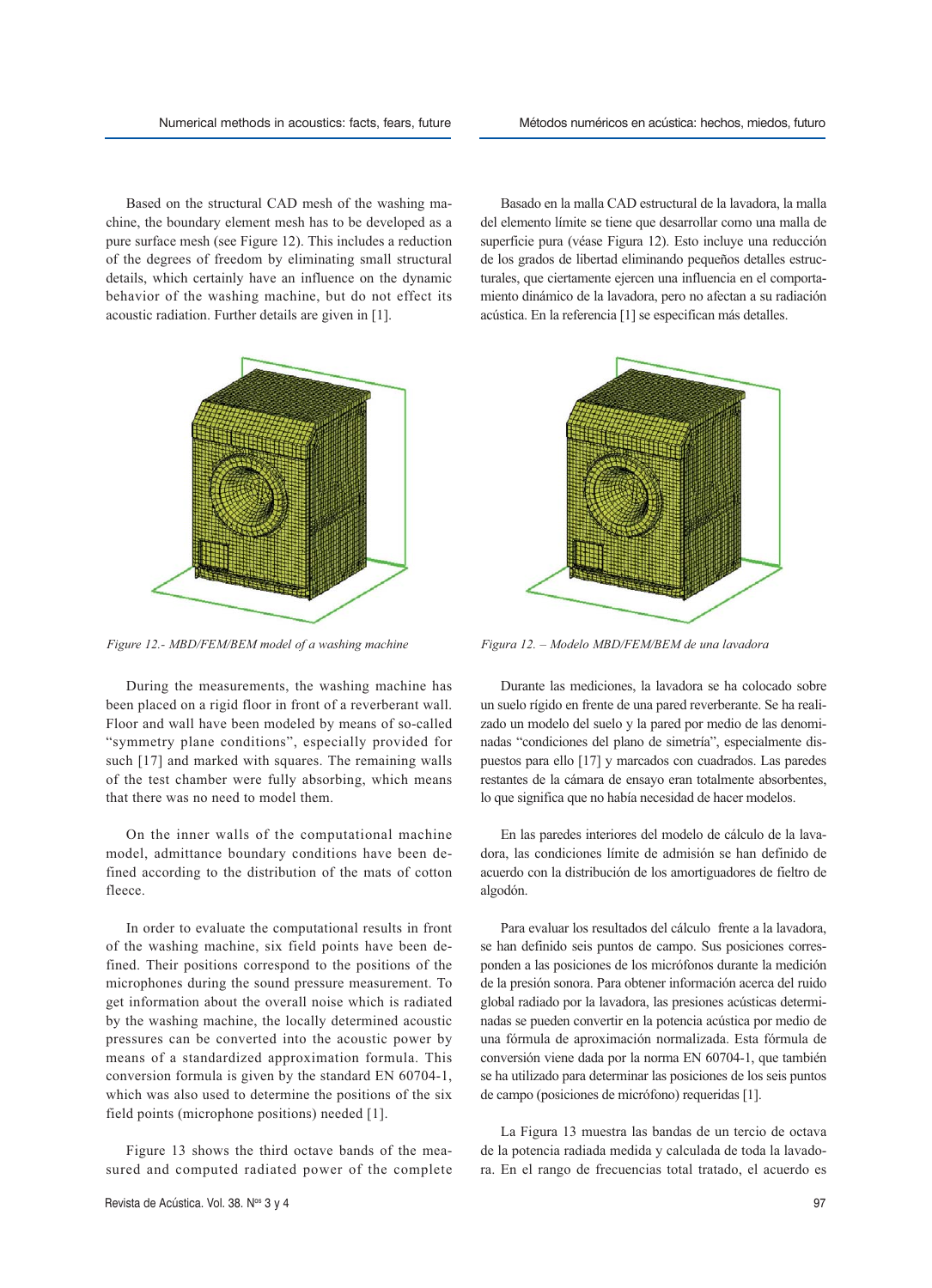washing machine. In the whole frequency range considered, the agreement is excellent. The largest difference of just under 3 dB appears in the 400 Hz third octave band. In the majority of frequencies it is considerably smaller.



# Future developments

Looking at today's developments, a clear trend towards making numerical computations faster [10] and easier to handle [17] can be observed. Having these overall objectives in mind, the following aspects might be of interest in the future:

- Completion of the existing numerical methods, e.g., with respect to the time domain
- Seeking for alternative solution strategies, such as iterative procedures, multigrid approaches, multipole formulations, and multi frequency algorithms
- Combination of existing methodologies (hybrid formulations) and usage of efficient substructure techniques
- Further development of mesh free formulations
- Simplification of computational models without loosing the required overall accuracy
- Usage of improved optimization techniques
- Development of system-oriented computation strategies with an automatic discretization and choice of the best suited methodology based on the CAD model.

In addition to the aforementioned activities, researchers are very concerned with the development of algorithms to bridge the so-called "mid frequency gap". óptimo. La diferencia más grande de justamente menos de 3 dB aparece en la banda de un tercio de octava de 400 Hz. En la mayoría de frecuencias es considerablemente más pequeña.



*Figure 13.- Comparison of measured and computed sound power Figura 13. – Comparación de la potencia acústica medida y calculada*

# Desarrollos futuros

Si miramos los desarrollos de hoy en día, se puede observar una clara tendencia hacia la realización de cálculos más rápidos [10] y más fáciles de manejar [17]. Teniendo todos estos objetivos globales en mente, los siguientes aspectos pueden ser de interés en el futuro:

- Completar los métodos numéricos existentes, por ejemplo con respecto al dominio del tiempo
- Búsqueda de estrategias de solución alternativa, tales como los procedimientos iterativos, planteamientos multirejilla, formulaciones multipolares y algoritmos multifrecuencia
- Combinación de las metodologías existentes (formulaciones híbridas) y uso de técnicas de sub-estructura eficientes
- Desarrollos adicionales de formulaciones de malla libre
- Simplificación de los modelos de cálculo sin perder la precisión global requerida
- Uso de técnicas de optimización mejoradas
- Desarrollo de estrategias de cálculo orientadas al sistema con una discretización automática y elección de la metodología más adecuada basada en el modelo CAD.

Además de las actividades anteriormente citadas, los investigadores están muy interesados en el desarrollo de algoritmos para tender un puente sobre el denominado "hueco de frecuen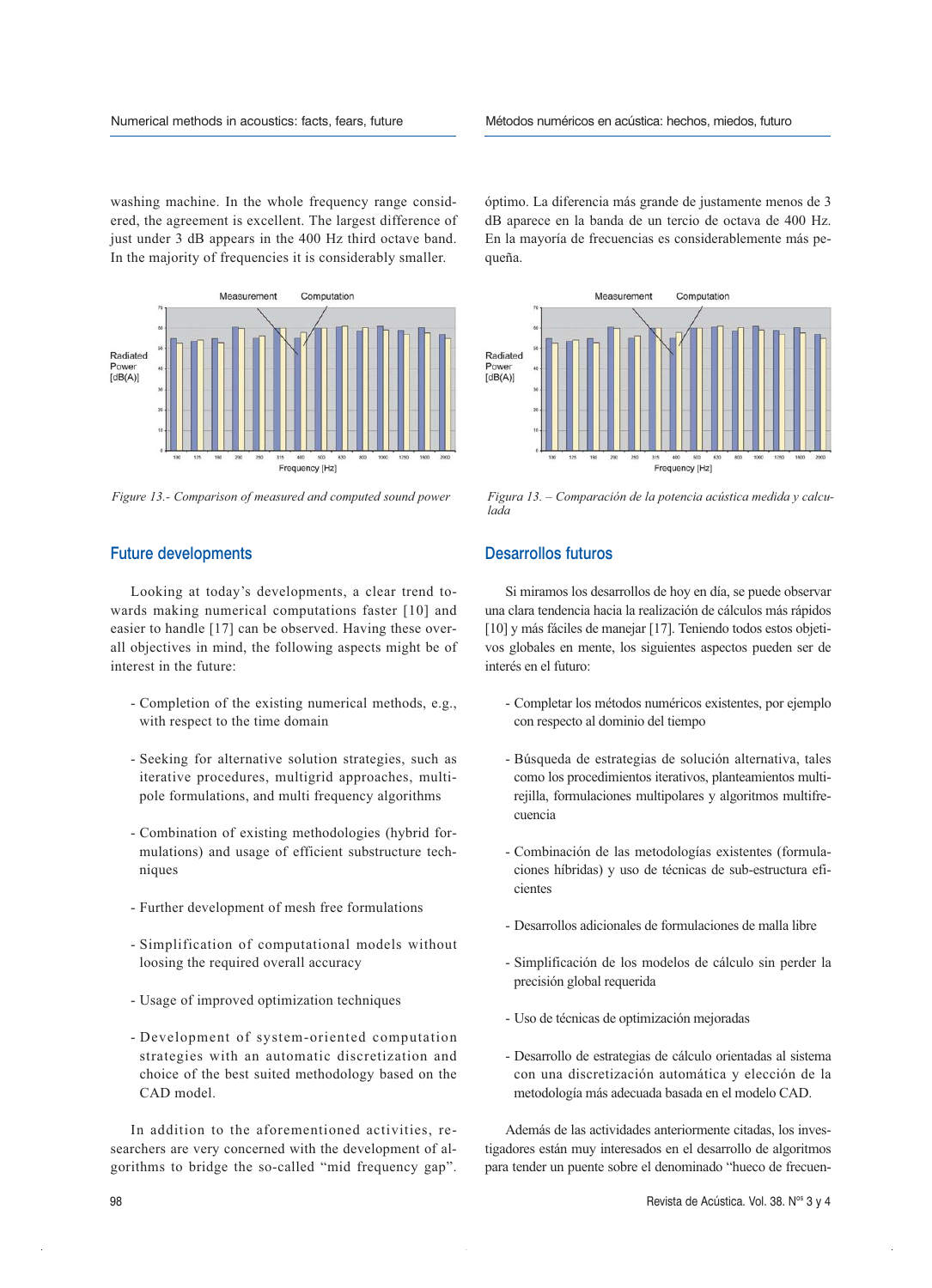This is the frequency range between the low frequencies, where *FEM* and *BEM* can be applied, and the higher frequencies, where the usage of the *SEA* is recommended. More details can be found, for instance, in [16], [21], [22], [23].

# **Conclusions**

- The objective of the present contribution was to give an overview of standard numerical methods in acoustics and to discuss their accuracy and applicability by means of representative examples. The following conclusions could be drawn (*facts*):
- *FEM* and *BEM* are well suited to handle rather complex acoustic as well as vibroacoustic problems.
- Often, the *FEM* is employed for interior problems. In combination with infinite elements, however, it can be also used to investigate sound radiation phenomena. The solution of the resulting system of equations can be obtained efficiently by iterative solvers.
- The *BEM* is mainly used to consider sound radiation problems, but it is also applicable in interior acoustics. The method is known to be highly flexible and also well suited to compute the transmission loss of walls or panels.
- Comparison between measurements and computations show that the numerical methods are sufficiently accurate. It is extremely important, however, to ensure a reliable input to the acoustic models. This means that the structural behavior has to be validated as well.
- Measurements are of particular importance not only if it comes to the validation of new algorithms, but also if very sophisticated mechanical systems shall be considered. In particular, if a new model is assembled, critical components and later on the complete system should be investigated by measurements in order to make sure that all necessary details have been taken into account in a proper way and to gain experiences with the new configuration. Based on these activities, modifications and further developments of the modeled system can be simulated without the necessity to measure in parallel.

It should be pointed out that there is no reason to be afraid that in the future all measurements will disappear cias medias". Este es el rango de frecuencias entre las bajas frecuencias, donde se pueden aplicar el *FEM* y el *BEM*, y las frecuencias más altas, donde se recomienda el uso del *SEA*. Por ejemplo, se pueden encontrar más detalles en las referencias [16], [21], [22], [23].

# **Conclusiones**

- El objetivo de este artículo es el de dar una visión general de los métodos numéricos normalizados en acústica y el de tratar sobre su precisión y aplicabilidad por medio de ejemplos representativos. Se podrían sacar las siguientes conclusiones *(hechos)*:
- El *FEM* y el *BEM* cuadran bien para manejar la acústica relativamente compleja así como los problemas vibroacústicos.
- A menudo, el *FEM* se utiliza para problemas de interiores. Sin embargo, en combinación con los elementos infinitos, también se puede utilizar para investigar los fenómenos de la radiación sonora. La solución del sistema resultante de ecuaciones se puede obtener de forma eficaz por medio de solucionadores iterativos.
- el *BEM* se utiliza principalmente para tratar los problemas de la radiación sonora, pero también es aplicable en la acústica interna. El método es conocido por ser altamente flexible y también muy adecuado para calcular la pérdida por transmisión de paredes y paneles.
- La comparación entre las mediciones y los cálculos muestra que los métodos numéricos son lo suficientemente precisos. Sin embargo, es muy importante garantizar una entrada fiable a los modelos acústicos. Esto significa que el comportamiento estructural también se tiene que validar.
- Las mediciones son de especial importancia no solo si se llega a la validación de nuevos algoritmos, sino también si se tratan sistemas mecánicos muy sofisticados. En concreto, si se ensambla un nuevo modelo, los componentes críticos y posteriormente el sistema entero se deberían investigar mediante mediciones para asegurarse de que todos los detalles necesarios se han tenido en cuenta de forma adecuada y para obtener experiencias con la nueva configuración. Basado en estas actividades, las modificaciones y los posteriores desarrollos de los sistemas con modelos se pueden simular sin necesidad de medir en paralelo.

Se debería destacar que no existe razón alguna para asustarse de que en el futuro desaparecerán todas las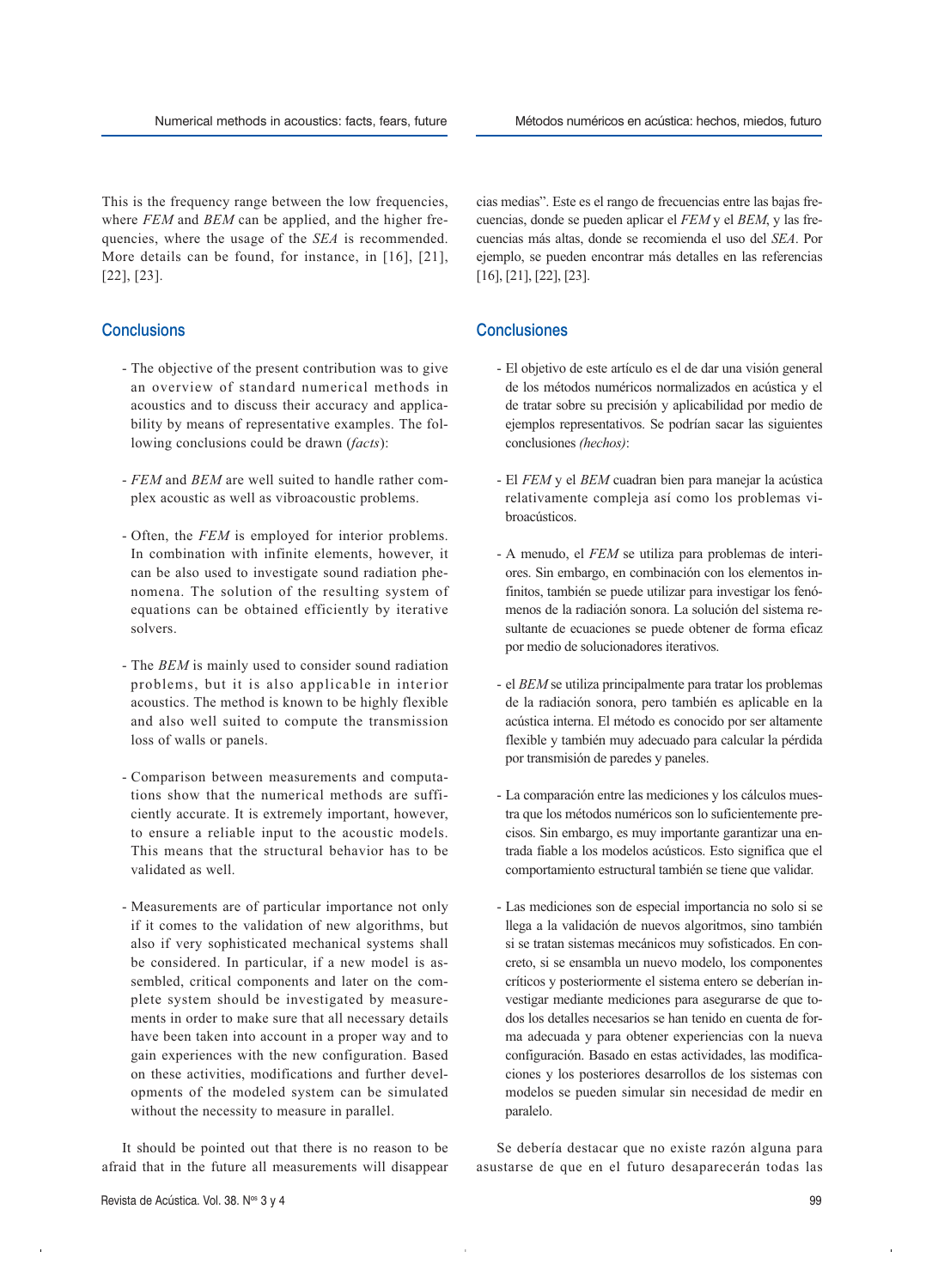(*fear*). Only the combination of measurements and computations will lead to an efficient and successful technical design.

The computational methods discussed above are already used extensively in many industrial applications. Nevertheless, the development of more efficient algorithms will be a continuous effort of all researchers. Moreover, further improvements of the overall solution process with respect to handling will be needed. It should be aimed to get closer to the dream of the user just to read a CAD model into his acoustic software, add some excitations, and obtain the solution of the corresponding acoustical problem within seconds (*future*).

It should be mentioned that most of the computations have been conducted using the acoustic software SYS-NOISE [17].

# Acknowledgement

Parts of the investigations have been provided by LMS International, Leuven, and NOVICOS GmbH, Hamburg. The support of these companies is gratefully acknowledged.

# References: - Referencias

- [1] H-W. Beckmann, R. Draier, O. v. Estorff, K. Klamt, M. Markiewicz, O. Zaleski: Modellierung eines Waschautomaten für vibroakustische Untersuchungen. CAD-FEM Users' Meeting, Dresden, Germany (2004)
- [2] M. Brinkmeier, U. Nackenhorst, O. v. Estorff, S. Petersen, J. Biermann: Simulation and Analysis of Tire Road Noise Using a Finite Element Approach. EuroNoise 2006 Conference, Tampere, Finland (2006)
- [3] S. Callsen, O. von Estorff, W. Gleine, S. Lippert: Numerical Modelling of the Vibroacoustic Behaviour of Aircraft Cabin Components and Verification with Measurement Data. Int. Workshop on Aircraft System Technologies AST 2007, Hamburg, Germany (2007)
- [4] S. Callsen, O. von Estorff, A. Peiffer: Sound Transmission Loss Calculations of Different Structural Subsystems Using "OpenSourceSEA". ISMA Conference, Leuven, Belgium (2006)

mediciones (*miedos*). Solo la combinación de mediciones y cálculos llevará a un diseño técnico de éxito y eficaz.

Los métodos de cálculo expuestos anteriormente se utilizan actualmente de forma extensa en muchas aplicaciones industriales. No obstante, el desarrollo de algoritmos más efectivos será un esfuerzo continuo para todos los investigadores. Además, serán necesarias las mejoras posteriores del proceso de solución global con respecto a su uso. Se debería pretender acercarse al sueño del usuario de simplemente leer un modelo CAD dentro de un software acústico, añadir algunas excitaciones y obtener la solución del problema acústico correspondiente en segundos (*futuro*).

Se debería mencionar que la mayoría de los cálculos se han realizado utilizando el software de acústica SYS-NOISE [17].

# Agradecimientos

Partes de las investigaciones han sido aportadas por LMS International, Leuven, y NOVICOS GMBH, Hamburg. El apoyo de estas empresas se reconoce con agradecimiento.

- [5] L. Cremers, K.R. Fyfe, J.P. Coyette: A Variable Order Infinite Acoustic Wave Envelope Element. J. of Sound and Vibration **171** (1994) 483-508
- [6] C.F. McCulloch, C. Lecomte, L. Cremers, P. Guisset: Numerical Modelling of the Acoustic Transparency of Window Structures. 6th ICSV, Copenhagen, Denmark (1999)
- [7] D. Dreyer, S. Petersen, O. v. Estorff: Effectiveness and Robustness of Improved Infinite Elements for Exterior Acoustics. Computer Methods in Applied Mechanics and Engineering **195** (2006) 3591-3607
- [8] ESI Group, AutoSEA2 User's guide (2004)
- [9] O. v. Estorff (Editor): Boundary Elements in Acoustics, Advances & Applications. WIT Press, Southampton (2000)
- [10] O. v. Estorff: Efforts to Reduce Computation Time in Numerical Acoustics – an Overview. Acta Acustica **89** (2003) 1-13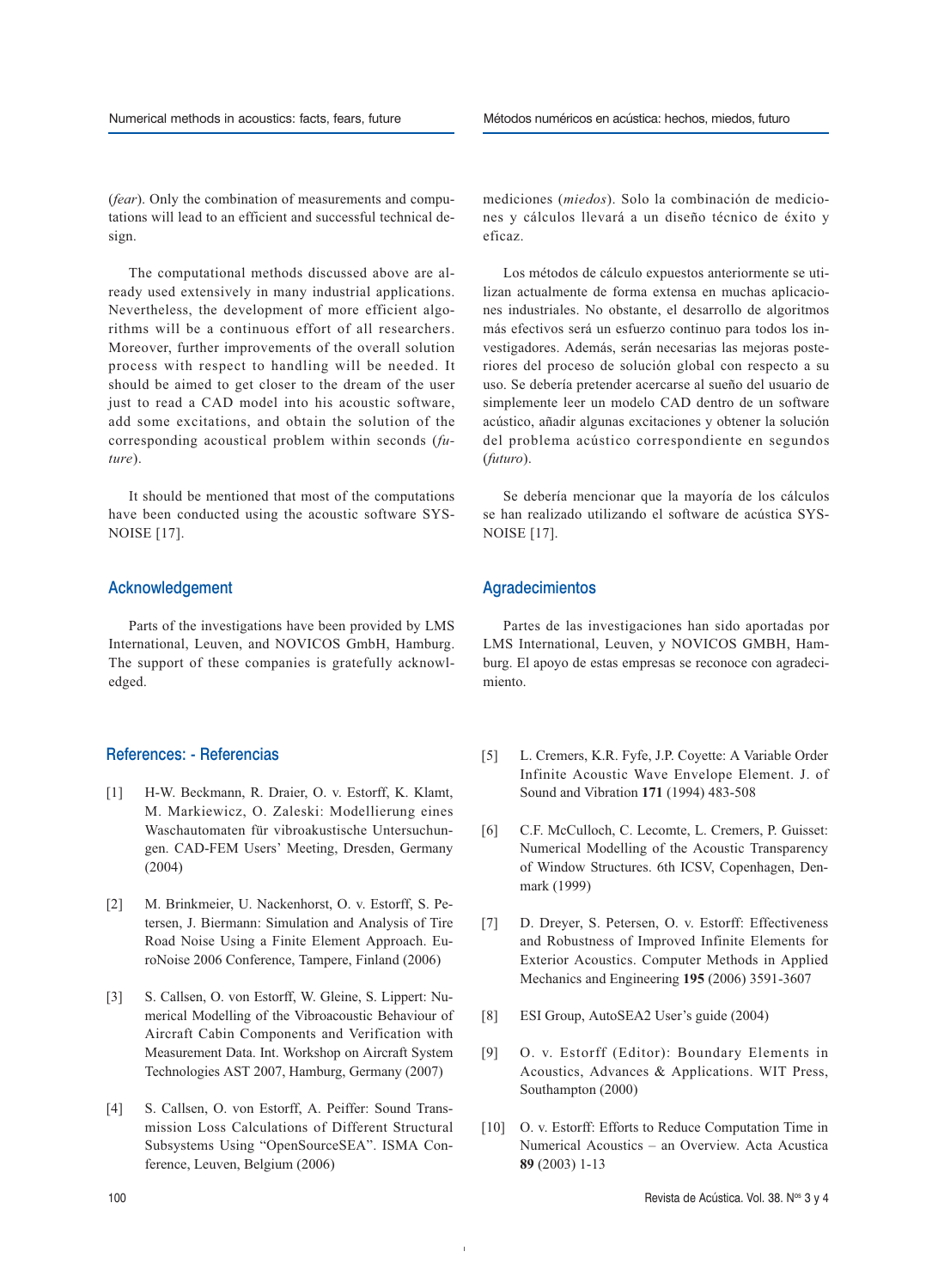- [11] O. v. Estorff, M. Wandel: Numerical Modelling of Sound Transmission Loss of Interior Aircraft Lining Elements. 10th ICSV, Stockholm, Sweden (2003)
- [12] F.W. Grosveld, R.D. Buehrle, J.H. Robinson: Structural and Acoustical Numerical Modeling of a Curved Composite Honeycomb Panel. 7th AIAA/CEAS Aeroacoustics Conference, Maastricht, The Netherlands (2001)
- [13] M. Heckl, M. Lewit: Statistical Energy Analysis as a Tool for Quantifying Sound and Vibration Transmission Paths. Philosophical Transactions: Physical Sciences and Engineering **346**, **No. 1681**, Statistical Energy Analysis (1994) 449-46
- [14] W.C. Huang, C.F. Ng: Sound Insulation Improvement using Honeycomb Sandwich Panels. Applied Acoustics **53** (1998), 163-177
- [15] F. Ihlenburg: Finite Element Analysis of Acoustic Scattering. Appl. Math. Sciences 132, Springer, New York (1998)
- [16] F. Ihlenburg: The medium-frequency range in computational acoustics: Practical and numerical aspects. Journal of Computational Acoustics **11** (2003) 175- 193
- [17] LMS International: SYSNOISE Rev 5.6, User's Manual. Leuven, Belgium (2005)
- [18] E. Nilsson: Modelling the Acoustic and Dynamic Properties of Honeycomb Panels. 6th ICSV, Copenhagen, Denmark (1999)
- [19] M. Ochmann, S. Makarov: Ein iteratives Randelementverfahren zur Berechnung der hochfrequenten Schallstreuung an dreidimensionalen Strukturen. DAGA 98 Conference, Zurich, Switzerland (1998)
- [20] *OpenSourceSEA* interest community, URL: http://opensea.mub.tu-harburg.de/
- [21] P.J. Shorter, B.K. Gardner, P.G. Bremner: A hybrid method for full spectrum noise and vibration prediction. Journal of Computational Acoustics **11** (2003) 323-338
- [22] R. Stryczek, A. Kropp, S. Wegner, F. Ihlenburg: Vibro-acoustic computations in the mid-frequency range: Efficiency, evaluation, and validation. ISMA Conference, Leuven, Belgium (2004)
- [23] B. Van Hal, W. Desmet, D. Vandepitte, P. Sas: Hybrid Finite Element - Wave Based Method for acoustic problems. Computer Assisted Mechanics and Engineering Sciences **10** (2003) 479-494